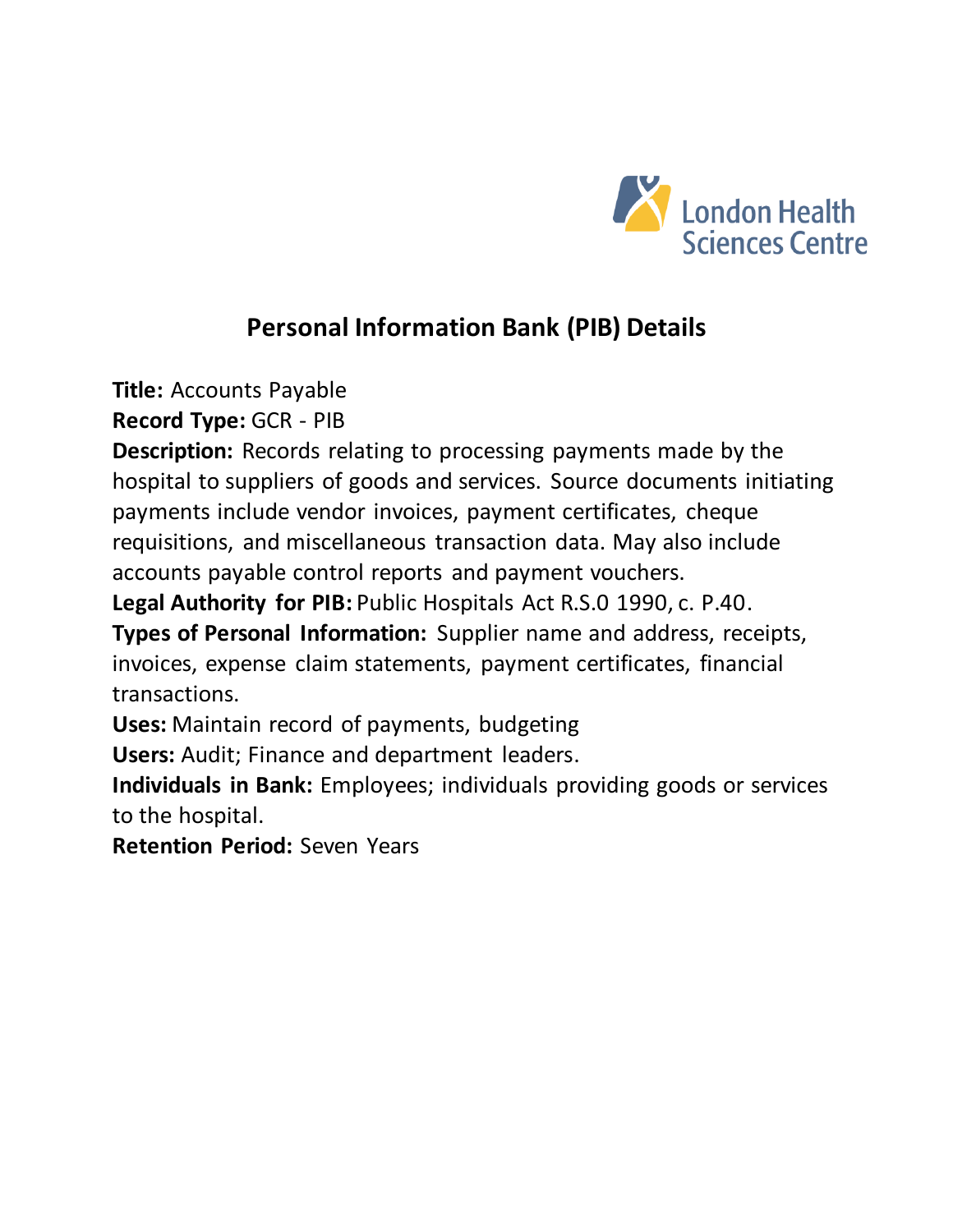

**Title:** Accounts Receivable

**Record Type:** GCR - PIB

**Description:** Records relating to payments received related to chargeable services such as telephone, television, and internet, and to care provided to patients not covered by Ontario Health Insurance.

**Legal Authority for PIB:** Public Hospitals Act R.S.0 1990, c. P.40.

**Types of Personal Information:** Name, contact information, service type provided, payment information, cheque number, banking information

**Uses:** Maintain record of payment, budgeting

**Users:** Finance, Audit

**Individuals in Bank:** Patients and individuals providing payment to the hospital for goods and services

**Retention Period:** Seven years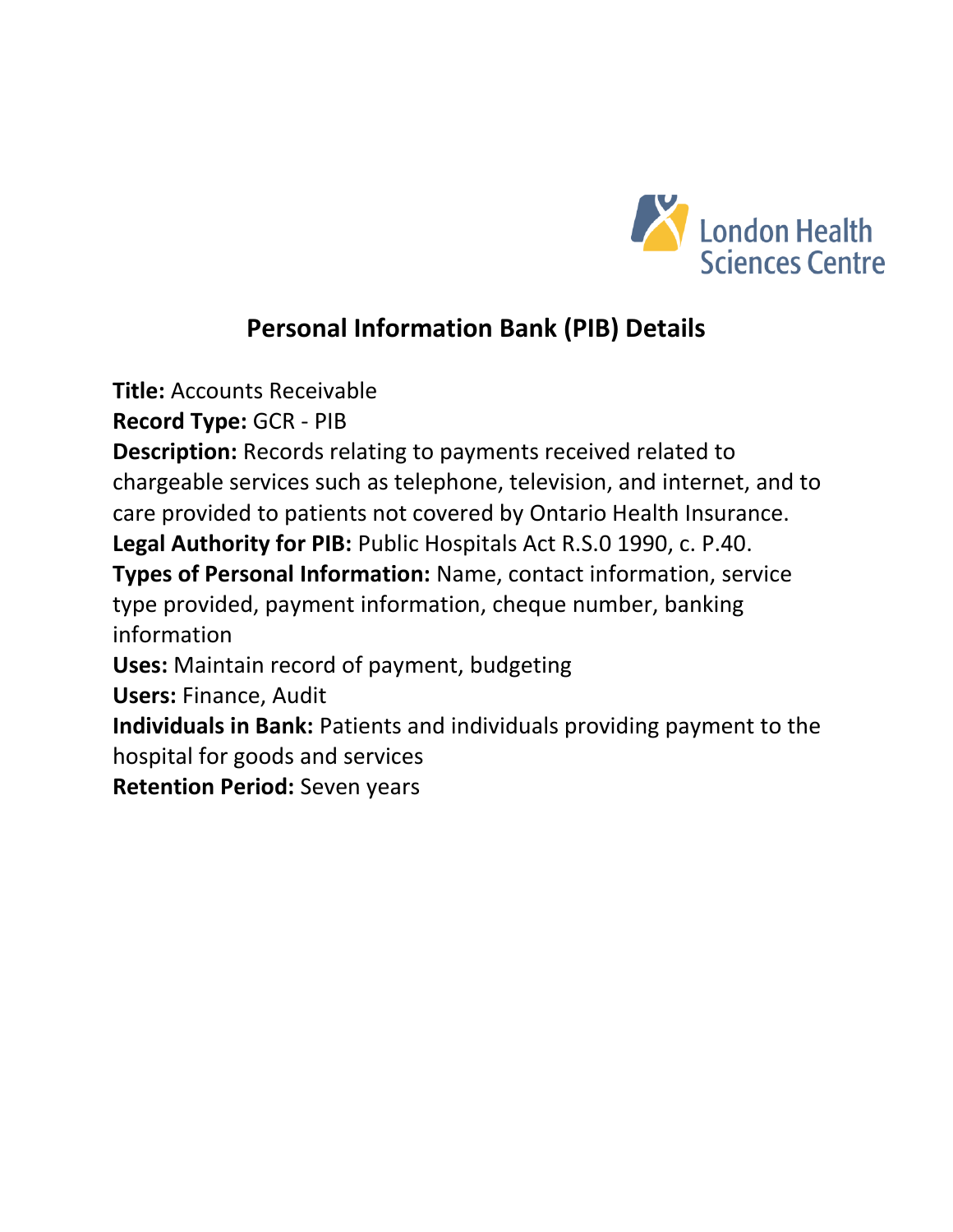

**Title:** Agreements and Contracts

**Record Type:** GCR - PIB

**Description:** Agreements and contracts between the hospital and organizations or individuals relating to the provision of goods.

**Legal Authority for PIB:** Public Hospitals Act R.S.0 1990, c. P.40.

**Types of Personal Information:** Name and contact information; details of financial arrangements between individual and hospital.

**Uses:** Contract management

**Users:** Various departments within the hospital.

**Individuals in Bank:** Individuals and organizations who enter into agreements with the hospital.

**Retention Period:** The greater of seven years or the life of the agreement plus two years.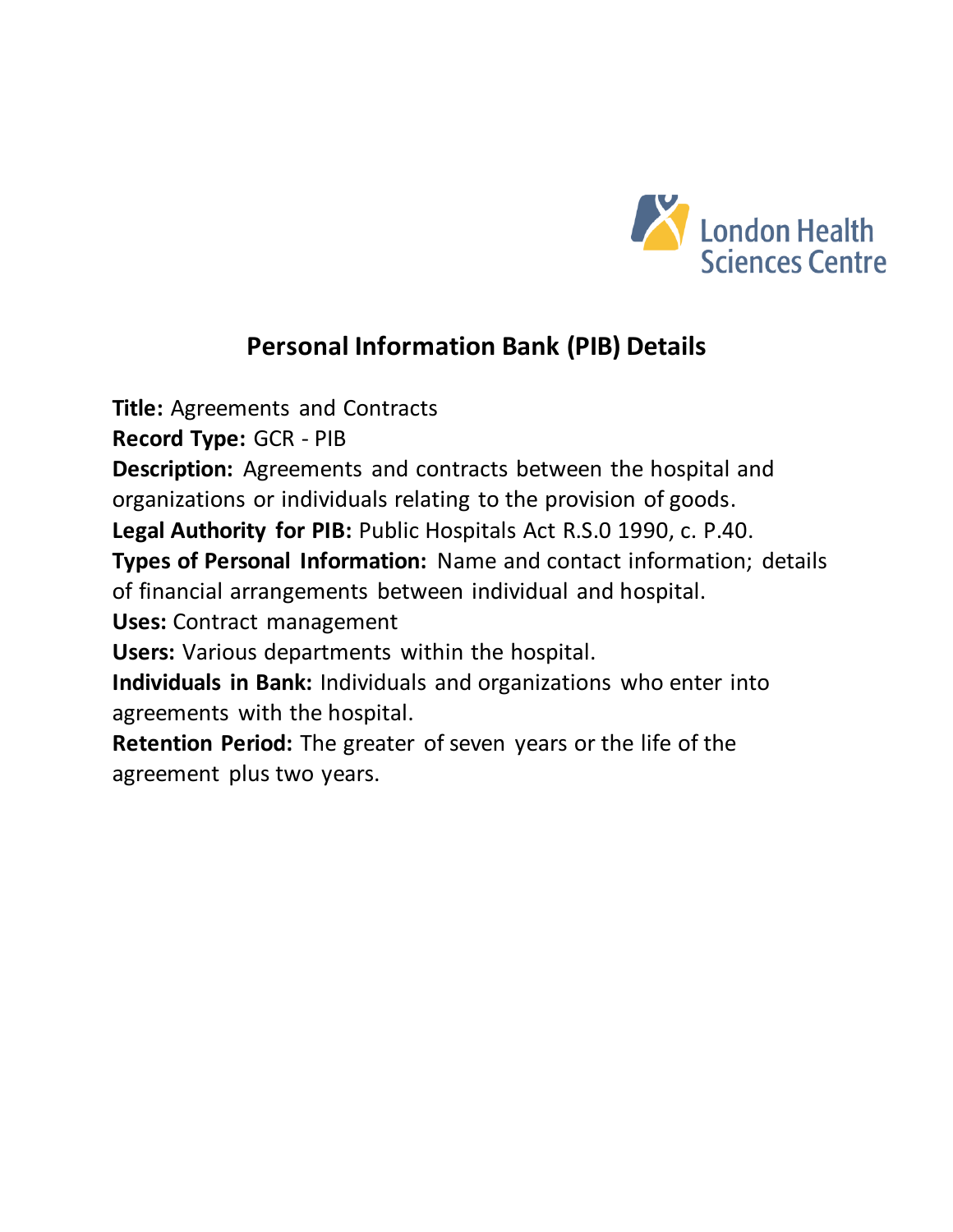

**Title:** Attendance and Scheduling

**Record Type:** PIB

**Description:** Records relating to the attendance and scheduling that document hours of work, overtime hours, shift schedules, vacation time, statutory holidays, sign in sheets and sick leave.

**Legal Authority for PIB:** Employment Standards Act s. 15 (5).

**Types of Personal Information:** Leaves of absence, hours of work, overtime, statutory holidays, sick time taken, vacation days, attendance, and shift schedules.

**Uses:** Document attendance, record and manage sick time.

**Users:** Human Resources; department leaders.

**Individuals in Bank:** Employees – contract and permanent. **Retention Period:** TBD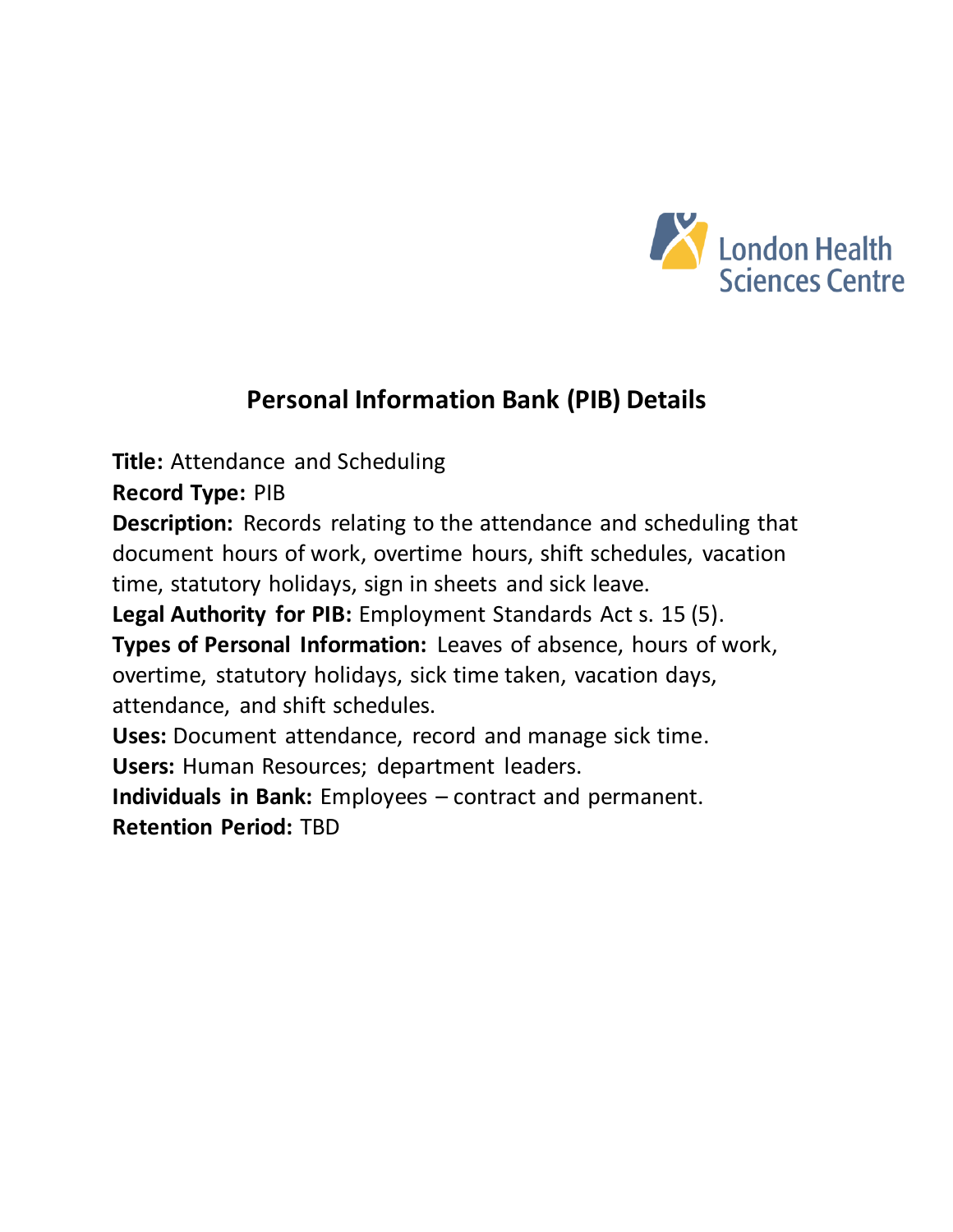

**Title:** Cash Receipts Register

**Record Type:** PIB

**Description:** Records relating to payments for hospital services that are made in cash.

**Legal Authority for PIB:** Public Hospitals Act R.S.0 1990, c. P.40.

**Types of Personal Information:** Names and contact information of individuals who made payments in cash.

**Uses:** Maintain record of receipts issued.

**Users:** Finance

**Individuals in Bank:** Individuals who made cash payments for services. **Retention Period:** Seven Years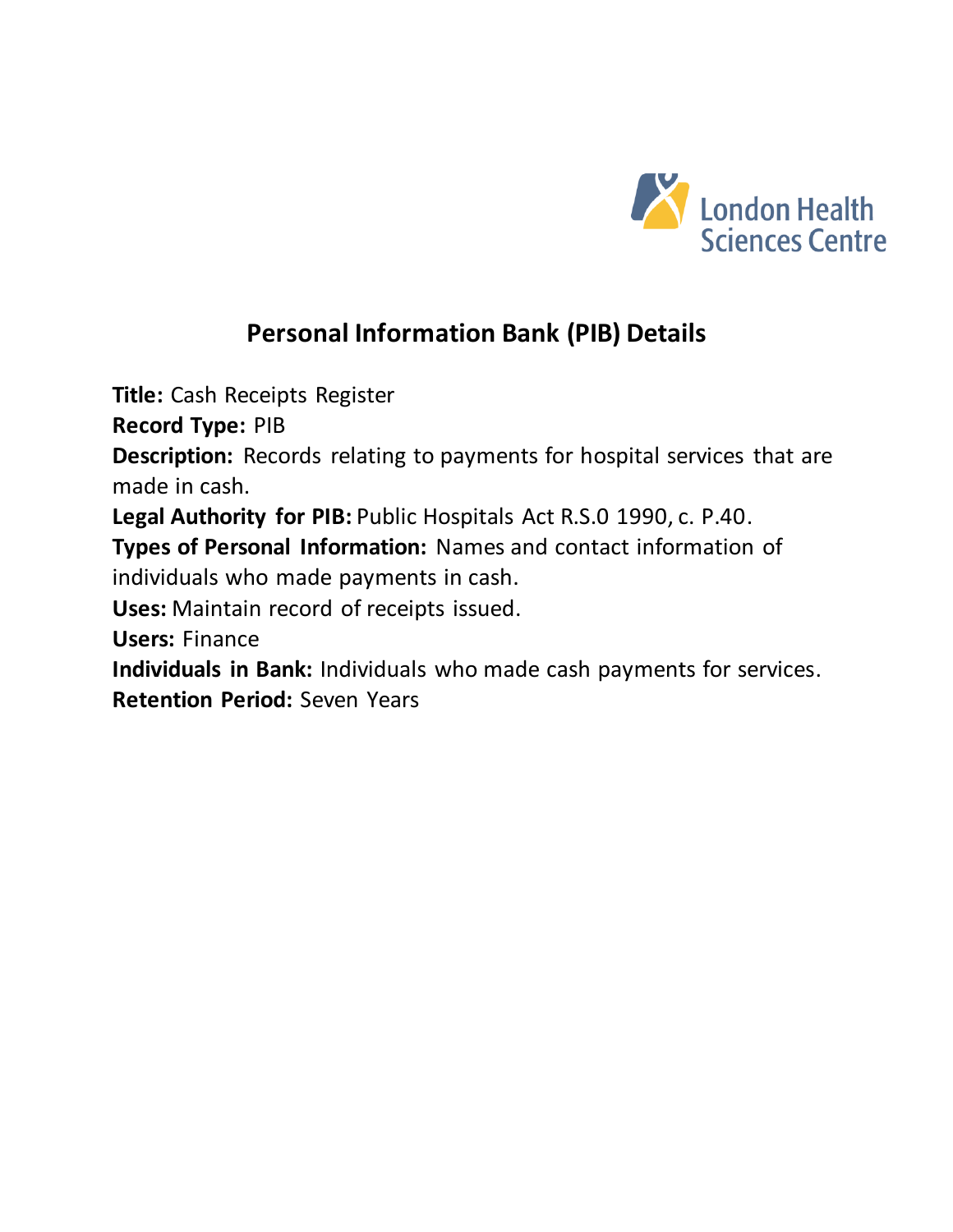

**Title:** Cheques

**Record Type:** GCR - PIB

**Description:** Records relating to management and processing of cheques. Includes information on the hospital's issuance of cheques and information relating to hospital issued cheques and external cheques that are returned to the hospital after they have been cashed by banking and financial institutions including whether they have been dishonoured. Records include cancelled, processed, and dishonoured cheques, and supporting correspondence.

Legal Authority for PIB: Public Hospitals Act R.S.0 1990, c. P.40.

**Types of Personal Information:** Names and contact information of organizations and individuals that were issued a cheque in payment by the hospital.

**Uses:** Maintain records of cheques and payments issued.

**Users:** Finance

**Individuals in Bank:** Individuals and organizations that the hospital provided payment to by cheque.

**Retention Period:** Seven Years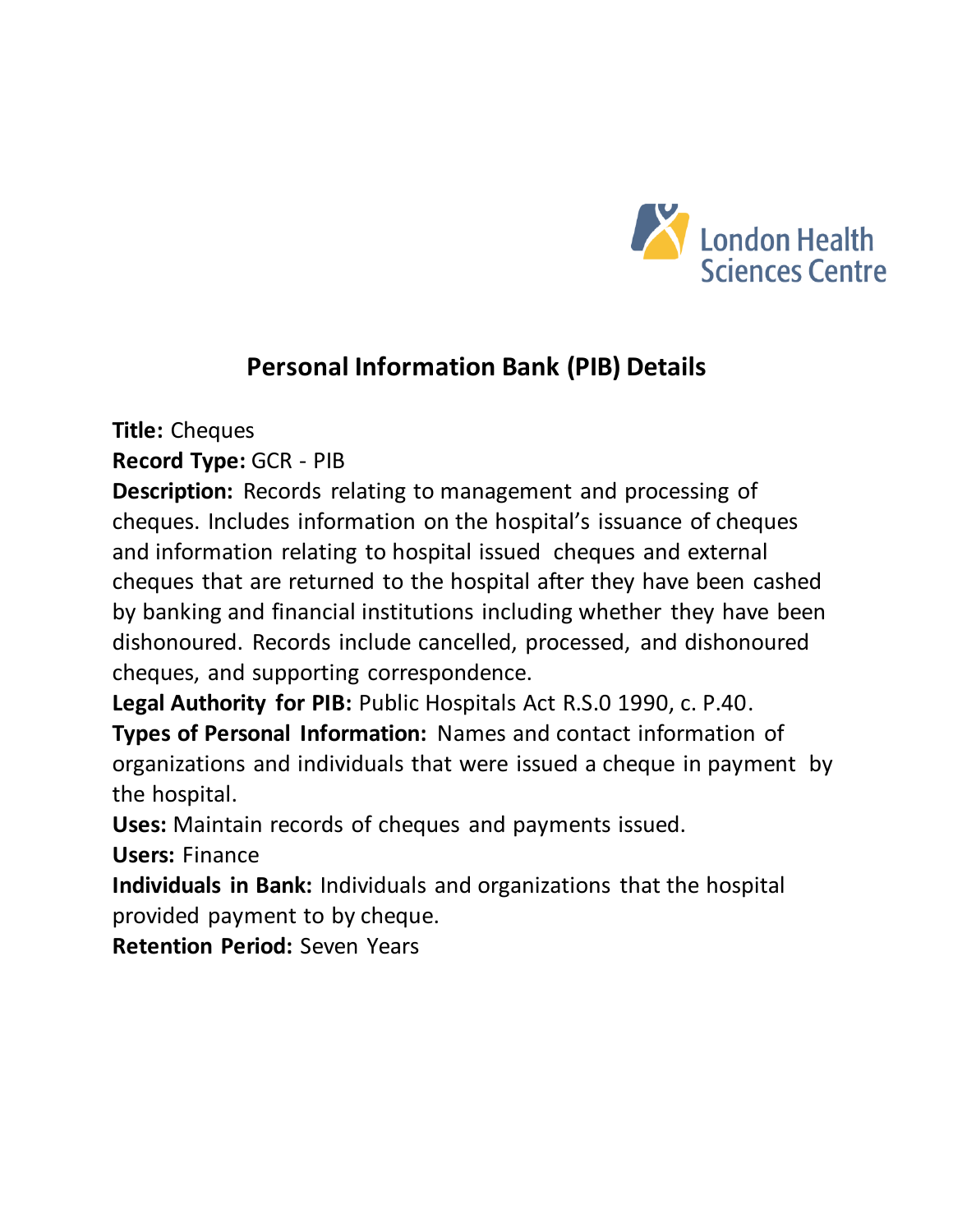

**Title:** Chronic Reportable Diseases

**Record Type:** PIB

**Description:** Records relating to patients or staff diagnosed with reportable disease that require reporting to London Middlesex Health Unit; includes investigation reports, progress notes and laboratory test results.

**Legal Authority for PIB:** Public Hospitals Act R.S.0 1990, c. P.40; Health Protection & Promotion Act; O. Reg. 49/07.

**Types of Personal Information:** Name, medical record number,

diagnoses, diagnostic results

**Uses:** Disease management

**Users:** Infection control, laboratory, occupational health and safety services

**Individuals in Bank:** Patients and/or staff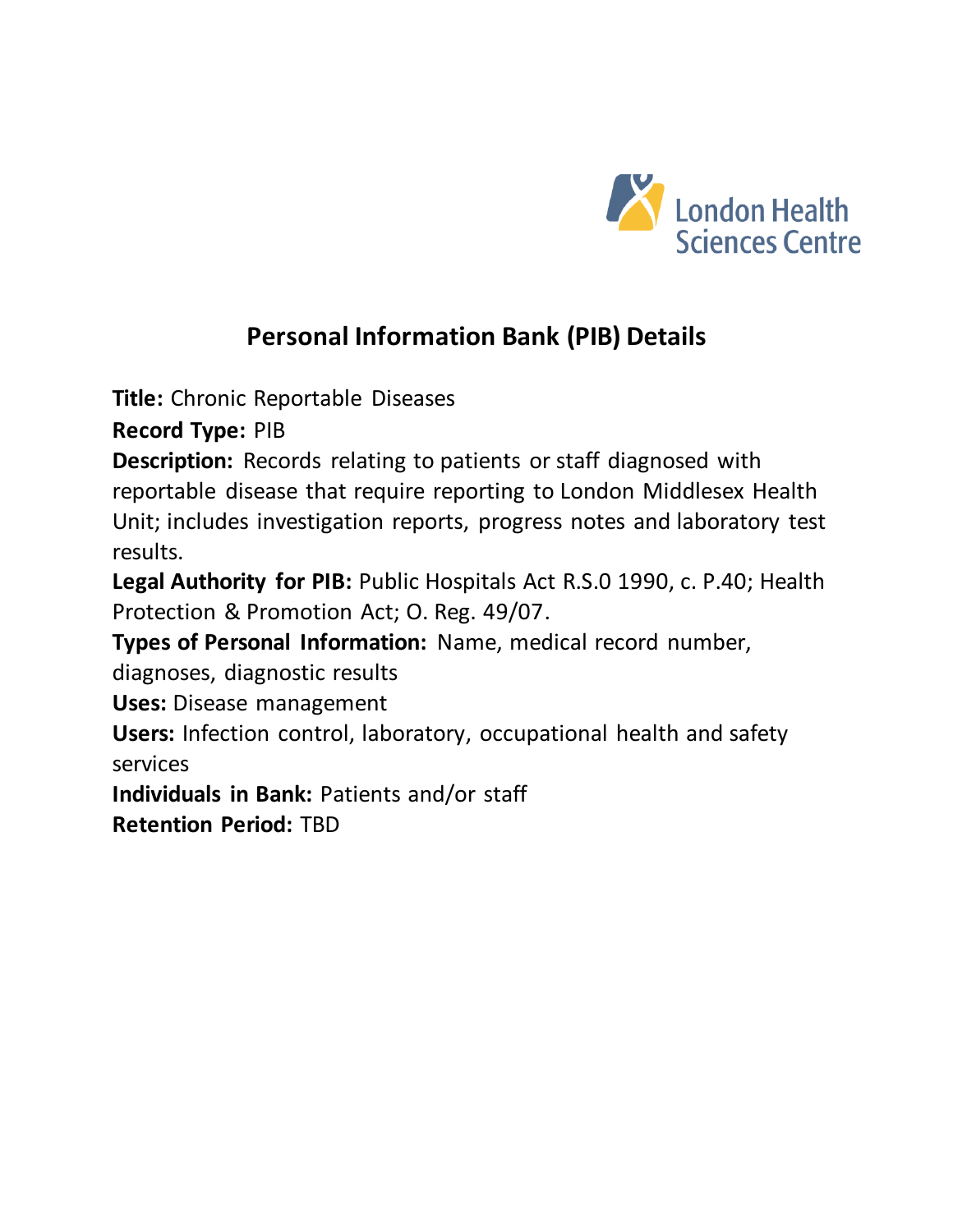

**Title:** Claims **Record Type:** PIB **Description:** Records relating to claims made against the Hospital. **Legal Authority for PIB:** Public Hospitals Act R.S.0 1990, c. P.40. **Types of Personal Information:** Name, contact information of affected individual and details of the claim. **Uses:** Respond to the claim **Users:** Risk Management, Patient Relations & Quality Department staff, legal counsel, insurer **Individuals in Bank:** Individuals who have made a claim **Retention Period:** Seven Years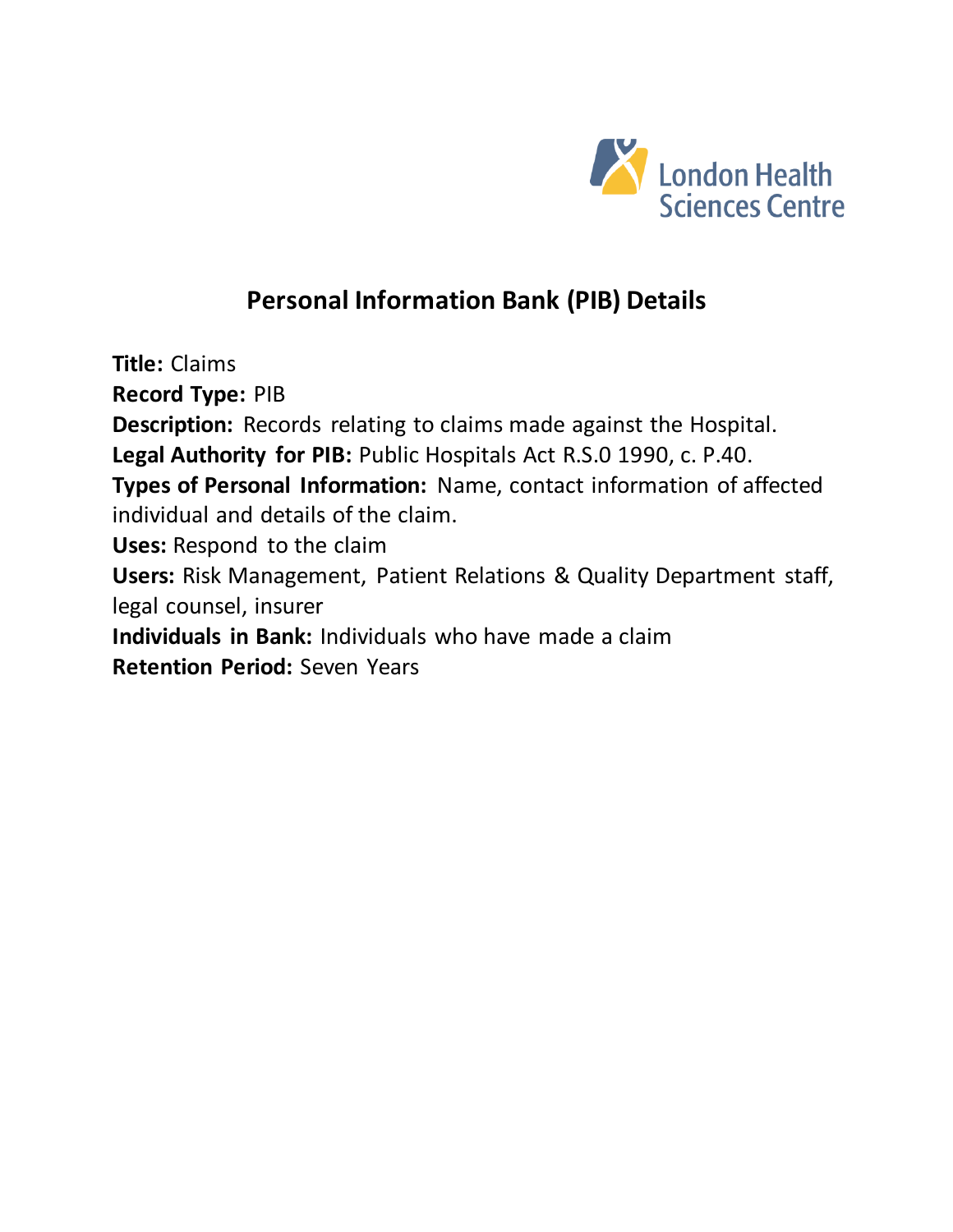

**Title:** Employee Benefit Plans

#### **Record Type:** GCR - PIB

**Description:** Records relating to benefit plans that provide full or partial financial coverage to eligible hospital employees, retirees and/or their families. This may include group life insurance, long and short term disability coverage, and extended health and dental benefits. May include records relating to insurance or benefits carriers' policies and directives, deducting benefits coverage from the hospital's payroll, and types of benefits coverage. Records may also include copies of insurance or benefits carriers' policies/contracts, benefits coverage notifications, benefits coverage statistical reports, and supporting correspondence. The hospital has arrangements with external organizations or carriers to insure and administer benefits coverage. The hospital may fund certain coverages and/or deducts benefit premiums through payroll deduction.

**Legal Authority for PIB:** Public Hospitals Act R.S.0 1990, c. P.40. **Types of Personal Information:** Names, dates of birth and contact information of plan members, spouse and/or dependents, beneficiaries.

**Uses:** Administer benefit plans.

**Users:** Human Resources; benefit carriers.

**Individuals in Bank:** Plan members, spouse and/or dependents, beneficiaries.

**Retention Period:** The contract is retained seven years post contract termination. Records relating to premium deductions through payroll are maintained for seven years.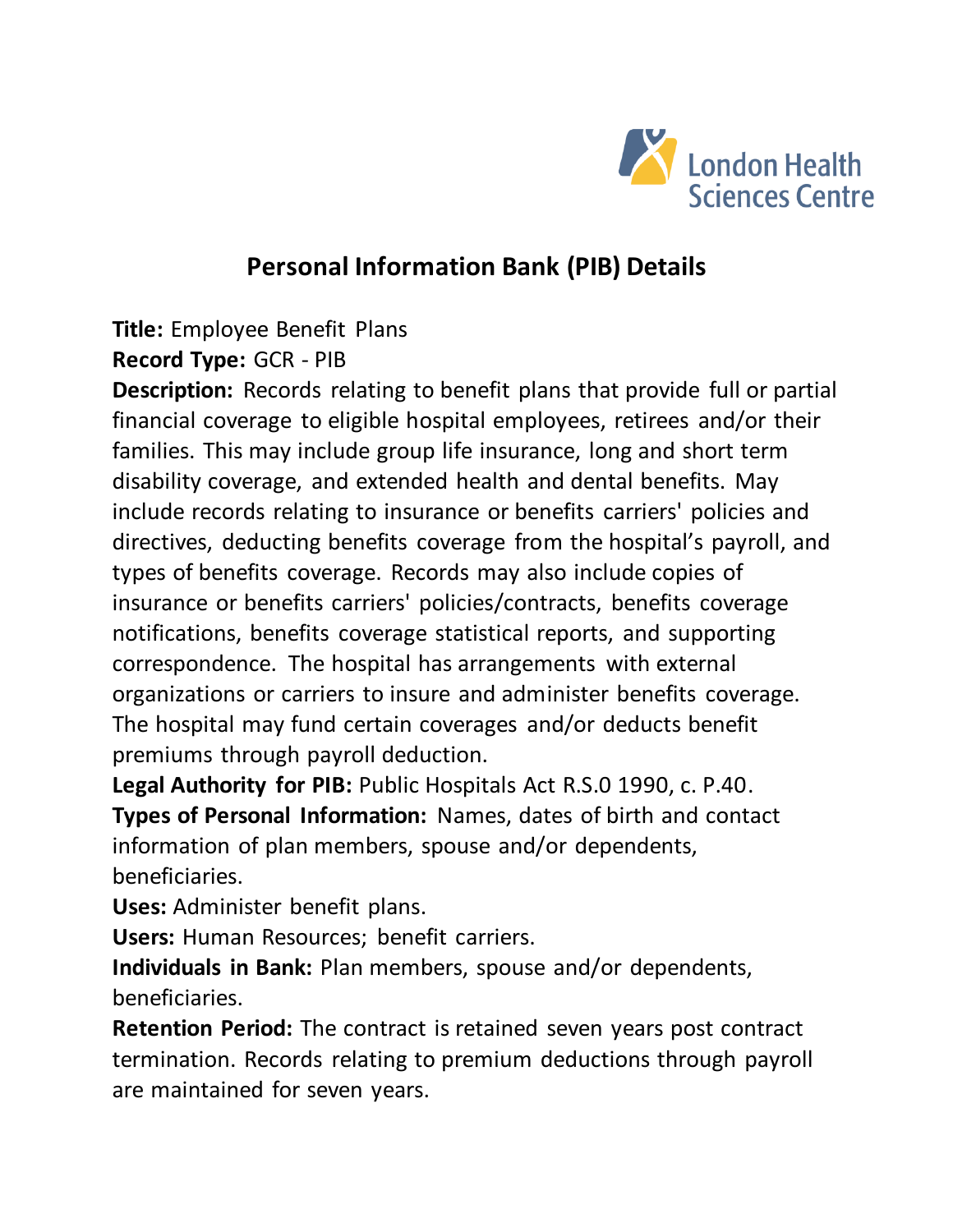

**Title:** Employee Competition and Recruitment

**Record Type:** PIB

**Description:** Records relating to the recruitment of staff for permanent, part-time, and contract job postings. May include information on applicant screening and testing, conducting interviews, and acceptance and rejection of candidates. Records may include job postings, resumes and employment applications, job skills test sheets, interview questions and sheets, scoring matrices, competition lists, reference checks, and supporting correspondence.

**Legal Authority for PIB:** Public Hospitals Act R.S.0 1990, c. P.40.

**Types of Personal Information:** Individuals' submitted resumes and/or job applications, containing information on employment history, education, and contact information.

**Uses:** Document competition and hiring processes.

**Users:** Human Resources; applicable leader as appropriate.

**Individuals in Bank:** Hospital employees and individuals applying for positions at the hospital.

**Retention Period:** Recruitment – ATS applications two years, submitted resumes – six months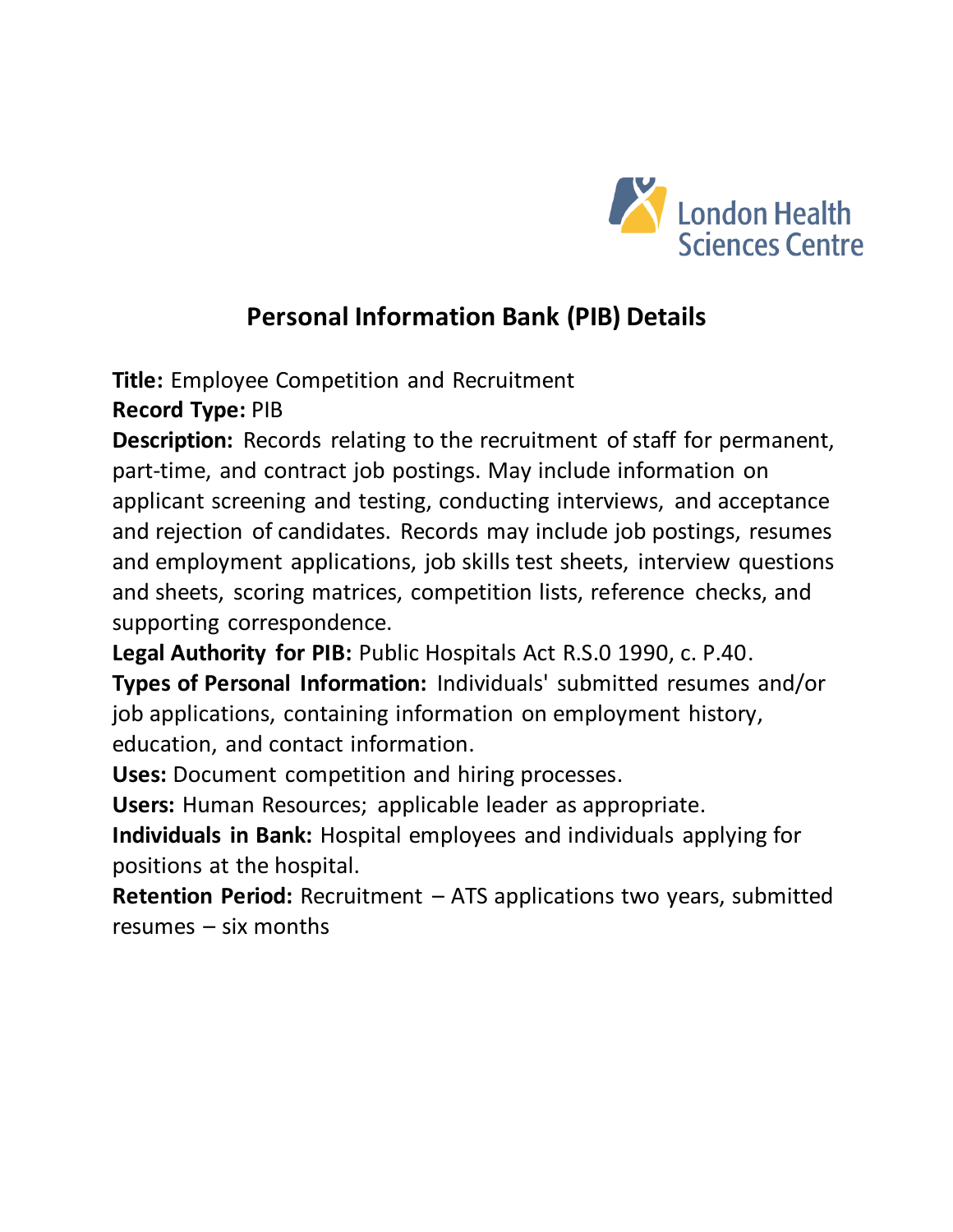

**Title:** Employee, Student and Professional Staff History Data **Record Type:** PIB

**Description:** Records relating to hospital employees' work history. May include information on retirements, layoffs, resignations, resumes, previous employment reference checks, criminal record checks, copies of degrees and diplomas, educational transcripts, letters of discipline and personal as well as emergency contact information. May also include photos, internship materials/research evaluations and any documentation required for professional governing bodies and accreditation for students and interns.

**Legal Authority for PIB:** Employment Standards Act, S.O. 2000, c. 41, s. 15.; (Student Information: TBD)

**Types of Personal Information:** Employee number and name, application form, benefits options, education, work history, attendance and leave records, performance evaluations and disciplinary actions **Uses:** Document work history

**Users:** Human Resources, applicable leader as appropriate.

**Individuals in Bank:** Employees – contract and permanent.

**Retention Period: Employment information -** the longer of seven years following date of termination or seven years following end of benefit continuation.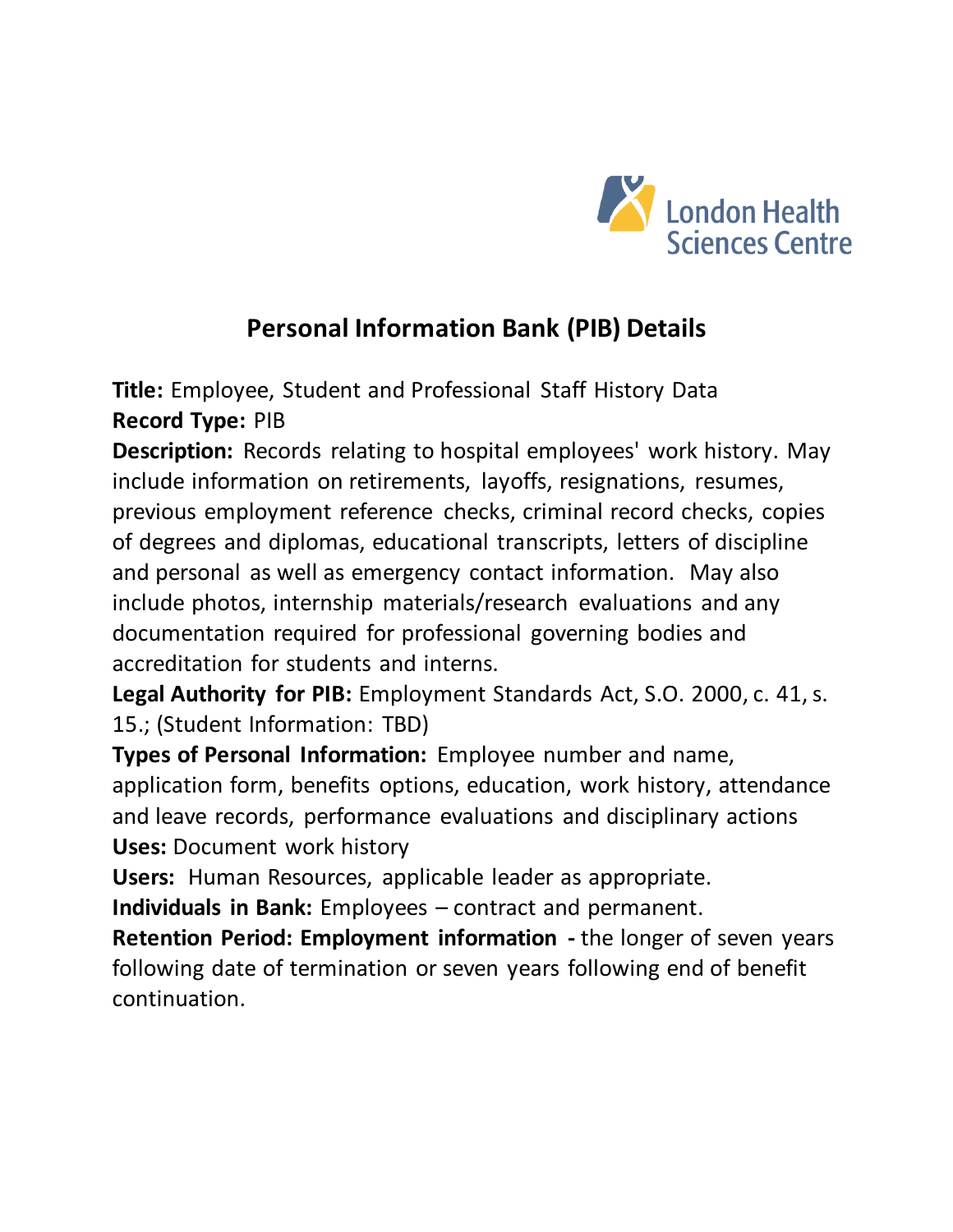

**Title:** Employee Medical Data

**Record Type:** PIB

**Description:** Records relating to the medical status, conditions, and recovery of individual Hospital employees. This includes matters where there are physical injuries and development of medical conditions causing disability or impairment, both work and non-work related. May include information relating to clarification of medical conditions, determination of whether and/or when an employee should return to work, and confirmation of job duties the employee is and is not capable of performing. Documents may include doctors' notes and referrals, copies of resumes and training certificates, medical progress notes, and all supporting correspondence.

**Legal Authority for PIB:**Occupational Health and Safety Act, R.S.O. 1990, c. O.1, s. 26.

**Types of Personal Information:** Information about an employee's medical conditions and whether he/she can return to regular work duties

**Uses:** Assist with employee medical issues as they relate to employment

**Users:** Occupational Health, Human Resources

**Individuals in Bank:** Employees: contract and permanent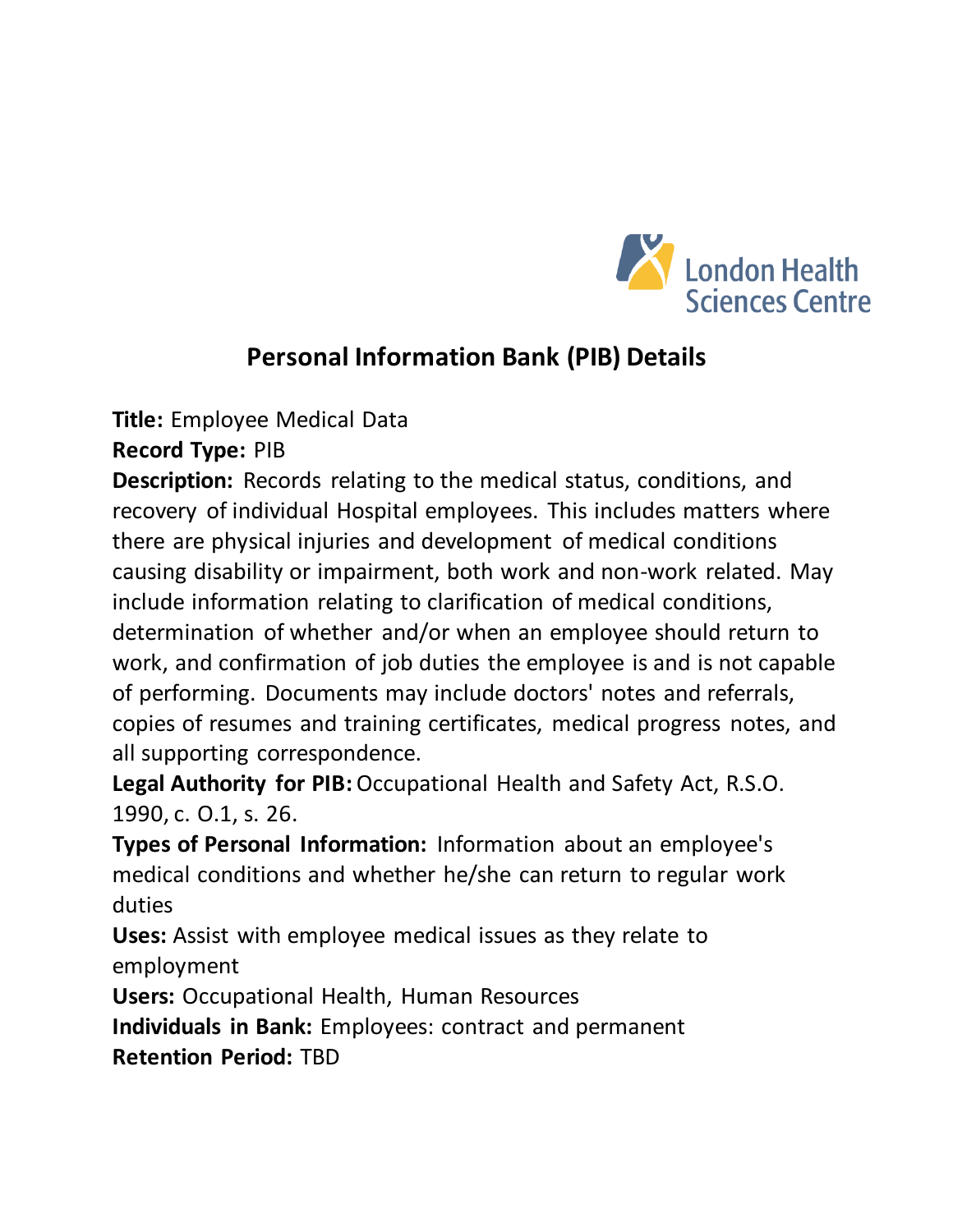

**Title:** Employee Payroll Files

**Record Type:** PIB

**Description:** Records relating to individual employees' pay history profiles. Includes information on rates of pay, hours of work, reported absences, garnishments, pay rate changes, and elected and mandatory payroll deductions for each employee. Records include completed payroll notification forms in respect of newly hired staff, completed benefit enrolment forms, completed federal record of employment forms, tax credit return statements, previous pay adjustment sheets, copies of any court orders, and all supporting correspondence. Please note: records relating to court orders or garnishments are maintained in separate files and the files are closed when the debt is paid or upon expiration of the court order.

**Legal Authority for PIB:** Employment Standards Act, 2000, c. 41, s. 15; Insurance Act, R.S.O. 1990, c. I.8, s. 300; Canada Pension Plan, R.S., 1985, c. C-8, s.

**Types of Personal Information:** Employee number and name, address, sex, social insurance number, date of birth, marital status, telephone number, tax exemptions, employee benefit information, bank account number, name of group life and pension beneficiary

**Uses:** Calculate and administer Hospital payroll; administer employee benefits and pensions.

**Users:** Finance and Human Resources

**Individuals in Bank:** Employees: contract and permanent

**Retention Period:** Seven Years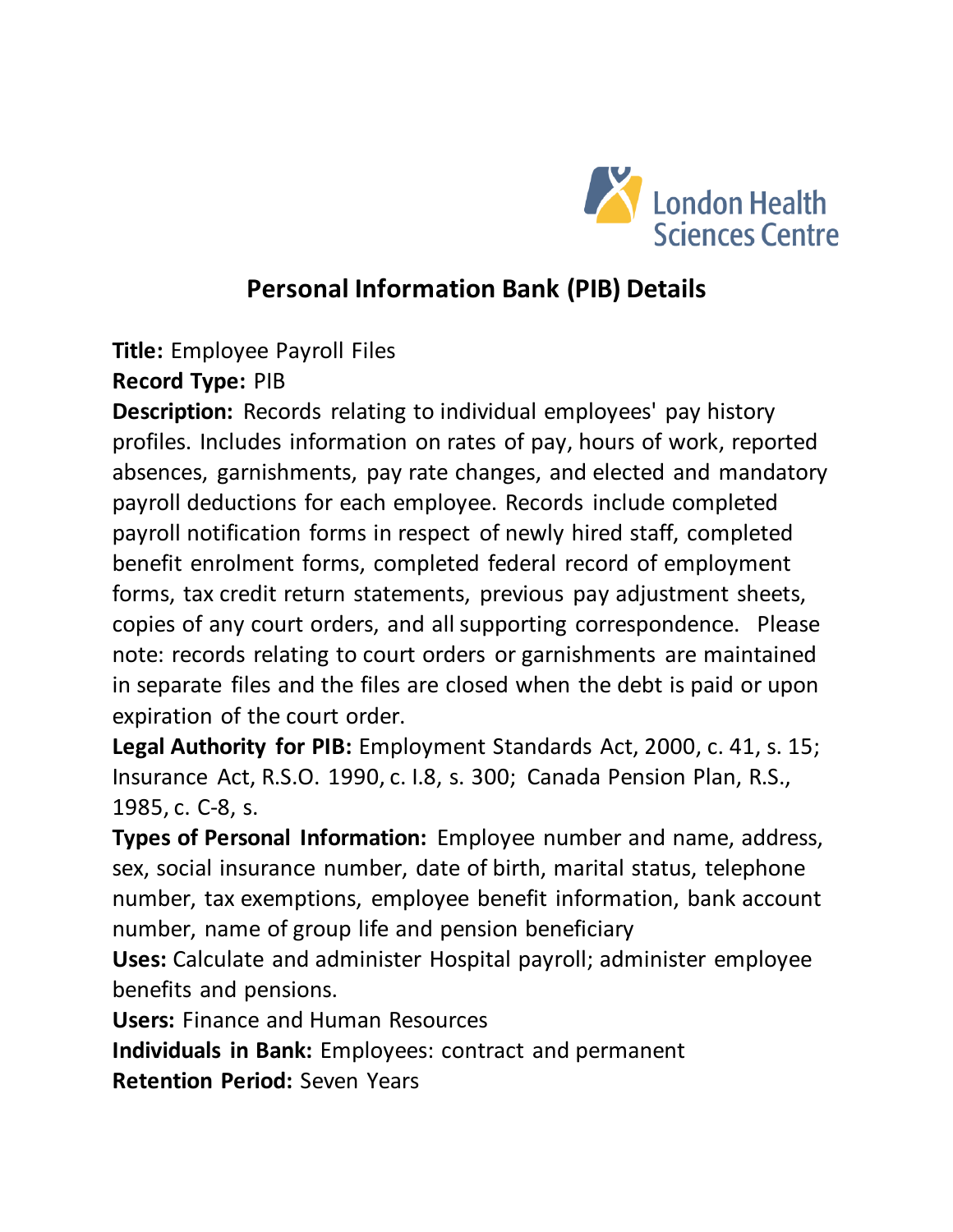

**Title:** Employee Performance Management

**Record Type:** PIB

**Description:** Records relating to the performance management program for Hospital employees. Includes information on career development planning, interim and merit increment review, and evaluation processes. Records may include accountabilities, goals, measures, timelines, progress to date and outcomes.

**Legal Authority for PIB:** Employment Standards Act, S.O. 2000, c. 41, s. 15

**Types of Personal Information:** names, start dates, last performance development meeting date, performance development plans, information on career development planning, interim and merit increment review, and evaluation processes. Records may include accountabilities, goals, measures, timelines, progress to date and outcomes.

**Uses:** personal and professional development of employees **Users:** Human Resources, Leaders

**Individuals in Bank:** Employees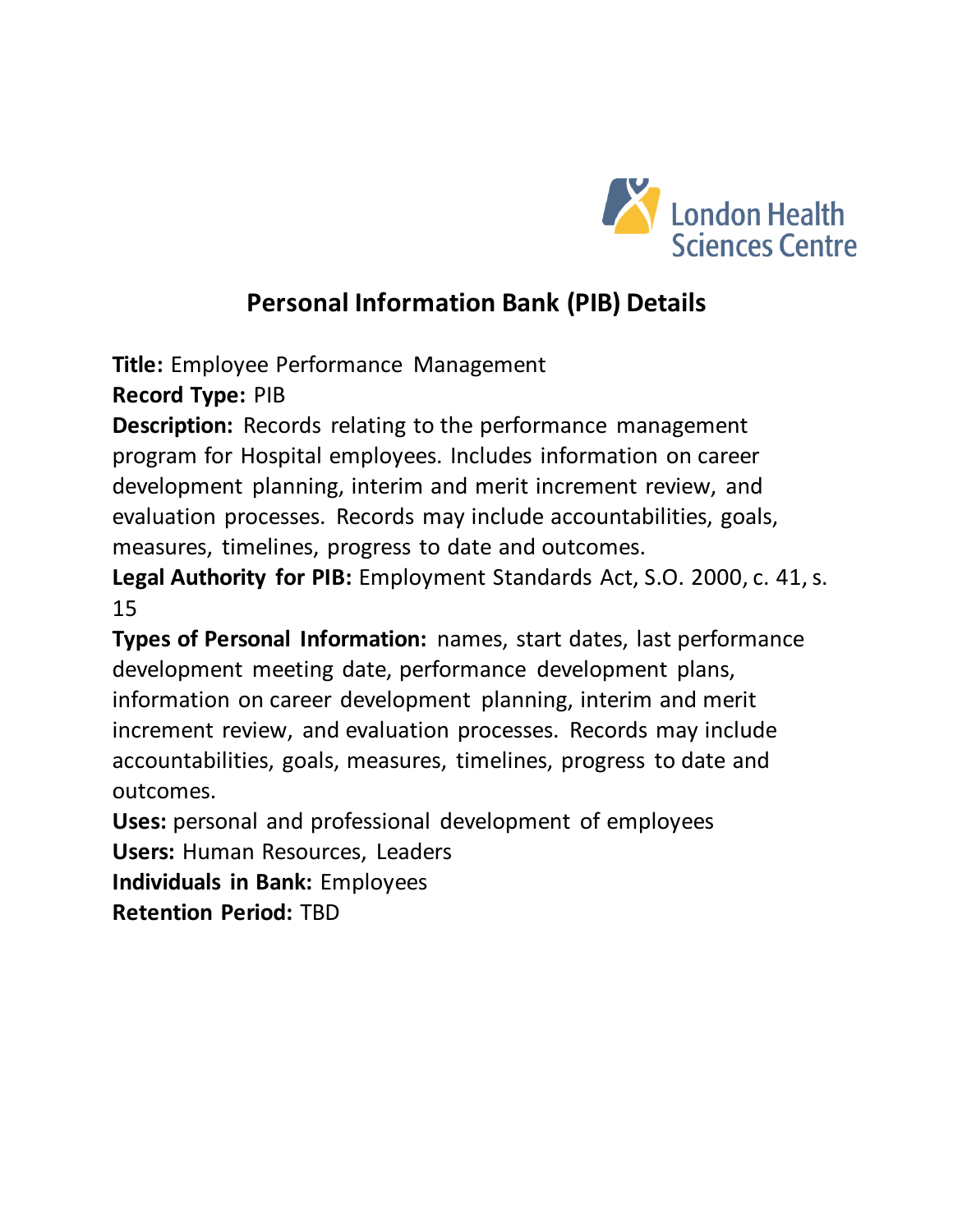

**Title:** Emergency Response Management Services (ERMS) **Record Type**: PIB **Description:** Contact information for staff members to be used in the case of disasters impacting the hospital. Information is contained within an externally based emergency notification system. **Legal Authority for PIB**: Public Hospitals Act R.S.O 1990, c. P.40 **Types of Personal Information**: Name, contact information (business and personal phone/cell phone, email addresses, etc.) **Uses:** To rapidly identify and locate support staff and senior leaders in the event of a disaster **Users:** System application administrators and agents **Individuals in Bank:** Staff members **Retention Period:** TBD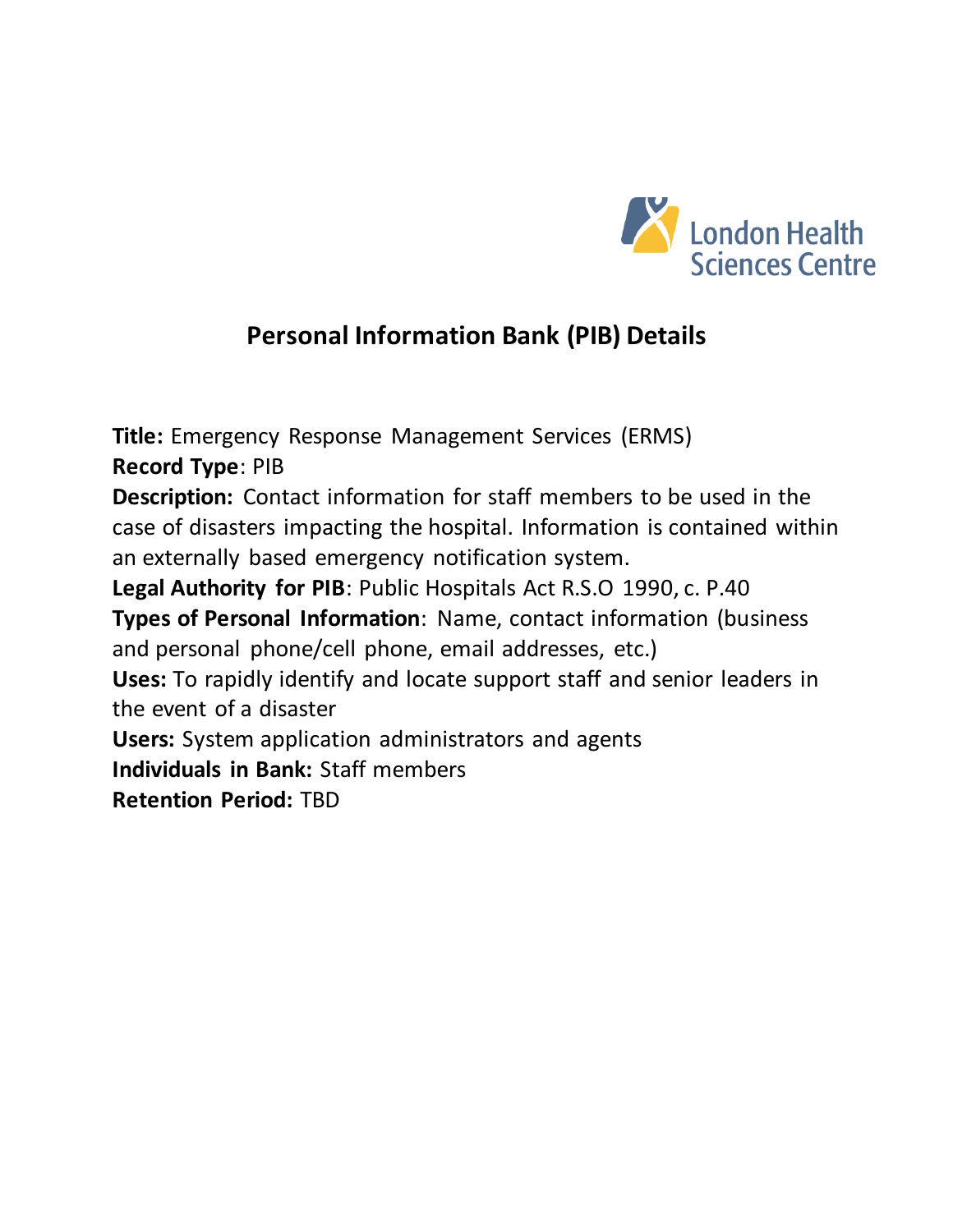

**Title:** Ethics and Spiritual Care Consultations

**Record Type:** PIB

**Description:** Records relating to ethical and spiritual care issues involved in patient care. Consultations regarding ethical and spiritual care matters.

#### **Legal Authority for PIB:** TBD

**Types of Personal Information:** Name, gender, date of birth, medical record number, current treatment, diagnosis, beliefs, values, goals, prognosis, substitute decision maker, family concerns

**Uses:** Document ethical and spiritual care issues and the ethical and spiritual care discernment processes.

**Users -** Ethics Consultations: Clinical Ethicist, members of the Ethics Committee, care providers

**Users -** Spiritual Care Consultations: Spiritual Care Team, care providers **Individuals in Bank:** Patients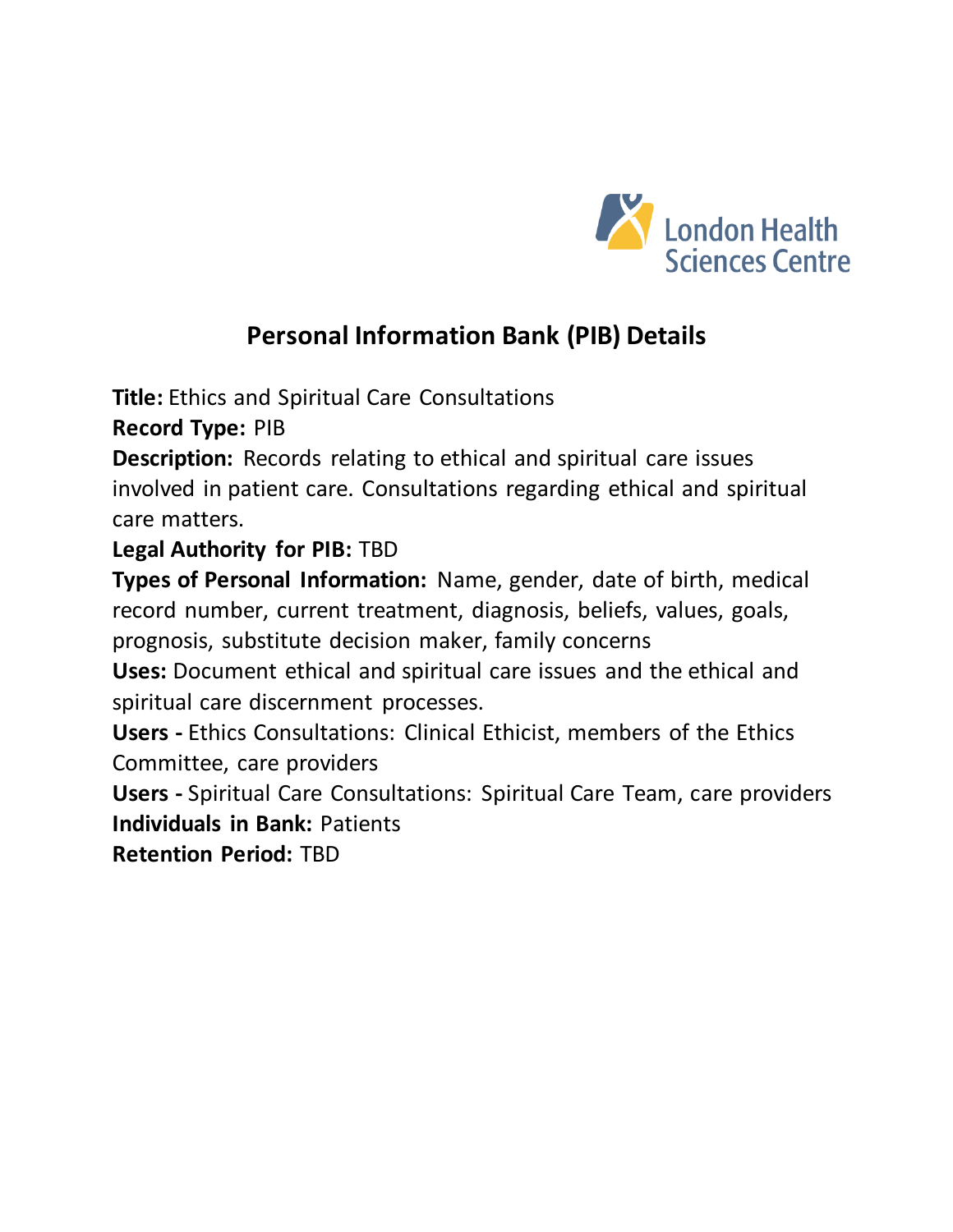

**Title:** HOOPP: Employee Deductions **Record Type:** PIB **Description:** Records relating to deductions for HOOPP pension plan. **Legal Authority for PIB:** Public Hospitals Act R.S.0 1990, c. P.40, Ontario Pension Benefit Act Public Hospitals Act R.S.0 1990, c. P.40. **Types of Personal Information:** Pension contribution deduction amount **Uses:** Document individual employee deductions **Users:** Financial Services **Individuals in Bank:** Employees **Retention Period:** TBD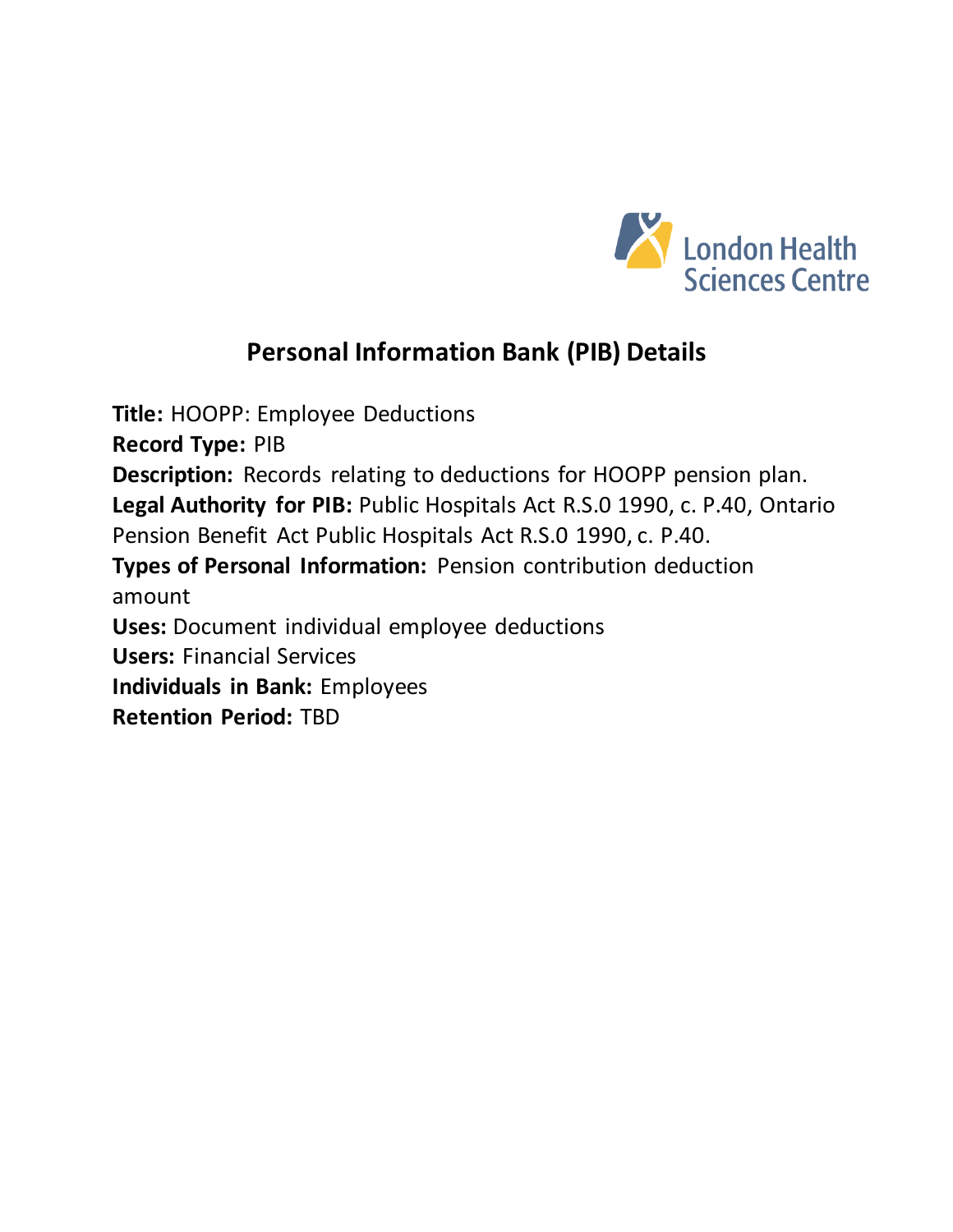

**Title:** Incident Reports

**Record Type:** GCR - PIB

**Description:** Reports relating to incidents occurring in the hospital or on hospital property where an individual has been or may have been injured.

**Legal Authority for PIB:** Public Hospitals Act R.S.0 1990, c. P.40 **Types of Personal Information:** Name and contact information of individual, details of injury or possible injury, including related circumstances.

**Uses:** To improve safety, to inform affected parties, and to respond to any issues related to the matter.

**Users:** Risk Management, Leader of area where incident said to have taken place.

**Individuals in Bank:** Patients or visitors who have or may have been injured.

**Retention Period:** Visitor Critical Incident Reports: 10 years after completion/settlement. Visitor Non-critical incident reports: Until follow up is complete plus 2 years. Patient Incident Report: Adult: 15 years after the date of the last discharge, or death. Patients <18 yrs: 15 years after the date of patient's  $18<sup>th</sup>$  birthday.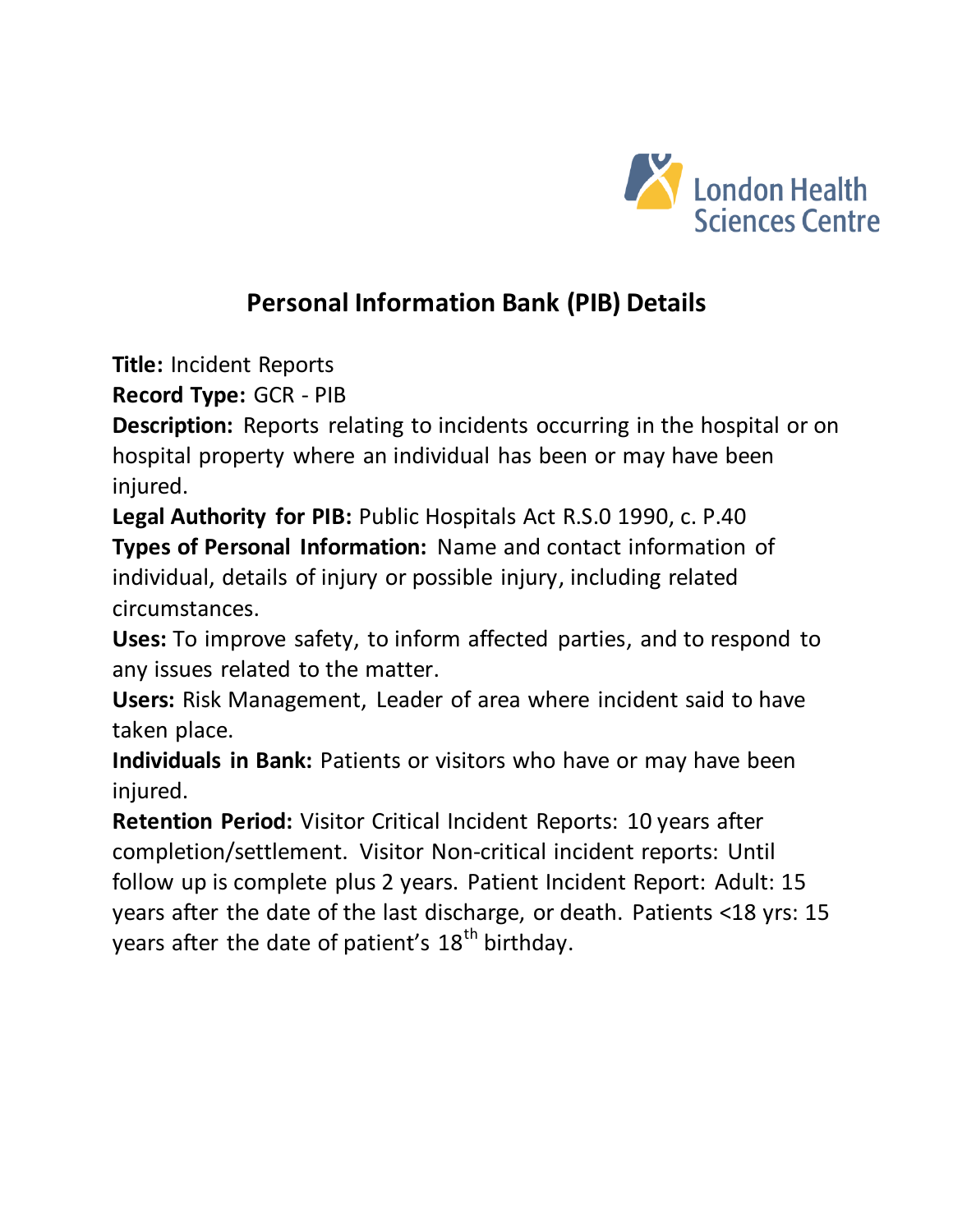

**Title:** Master Patient Index

**Record Type:** PIB

**Description:** Record of patient visits to the hospital

**Legal Authority for PIB:** Public Hospitals Act R.S.0 1990, c. P.40.

**Types of Personal Information:** Patient name, contact information, medical record number, OHIP number, date of visit, reason for visit, primary care and attending physician, emergency contact information, and length of stay.

**Uses:** Used to identify patients and link patient care information to the correct patient; maintain a complete record of patient visits.

**Users:** Registration/Admitting, Health Records, care providers, patient accounts,

**Individuals in Bank:** Patients

**Retention Period:** Permanently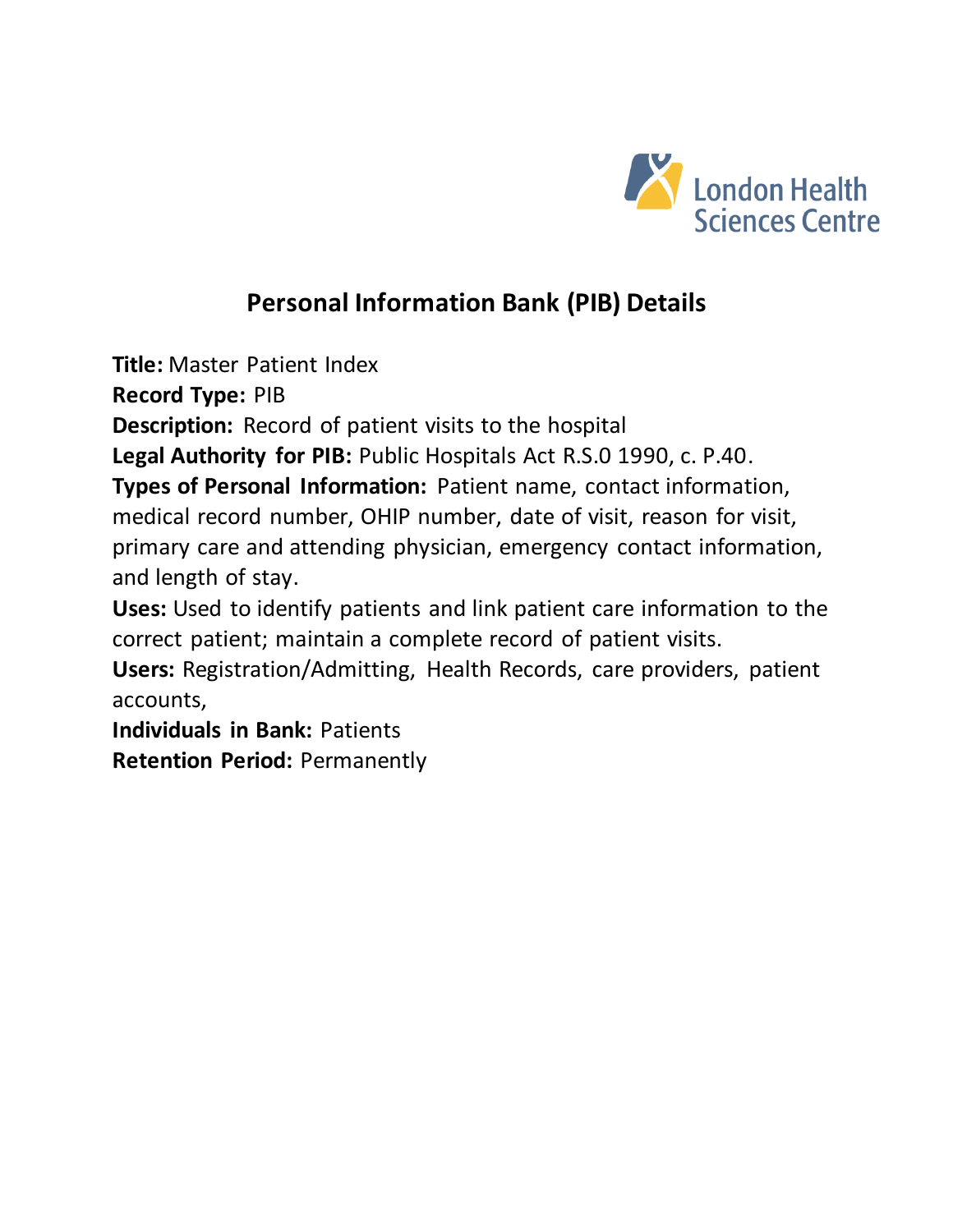

**Title:** Patient Accounts

**Record Type:** PIB

**Description:** Records relating to charges for services not covered under the Ontario Health Insurance Plan (OHIP) such as in-room telephone, television, preferred accommodation, ambulance co-payment and medical devices such as crutches and splints. For patients who are not eligible for OHIP coverage, records will include charges for treatment and care services.

**Legal Authority for PIB:** Public Hospitals Act R.S.0 1990, c. P.40. **Types of Personal Information:** Patient name, contact information, services provided not covered by OHIP, and amount owing. **Uses:** Receive payment for treatment and services provided to patients

that are not covered by OHIP.

**Users:** Finance

**Individuals in Bank:** Patients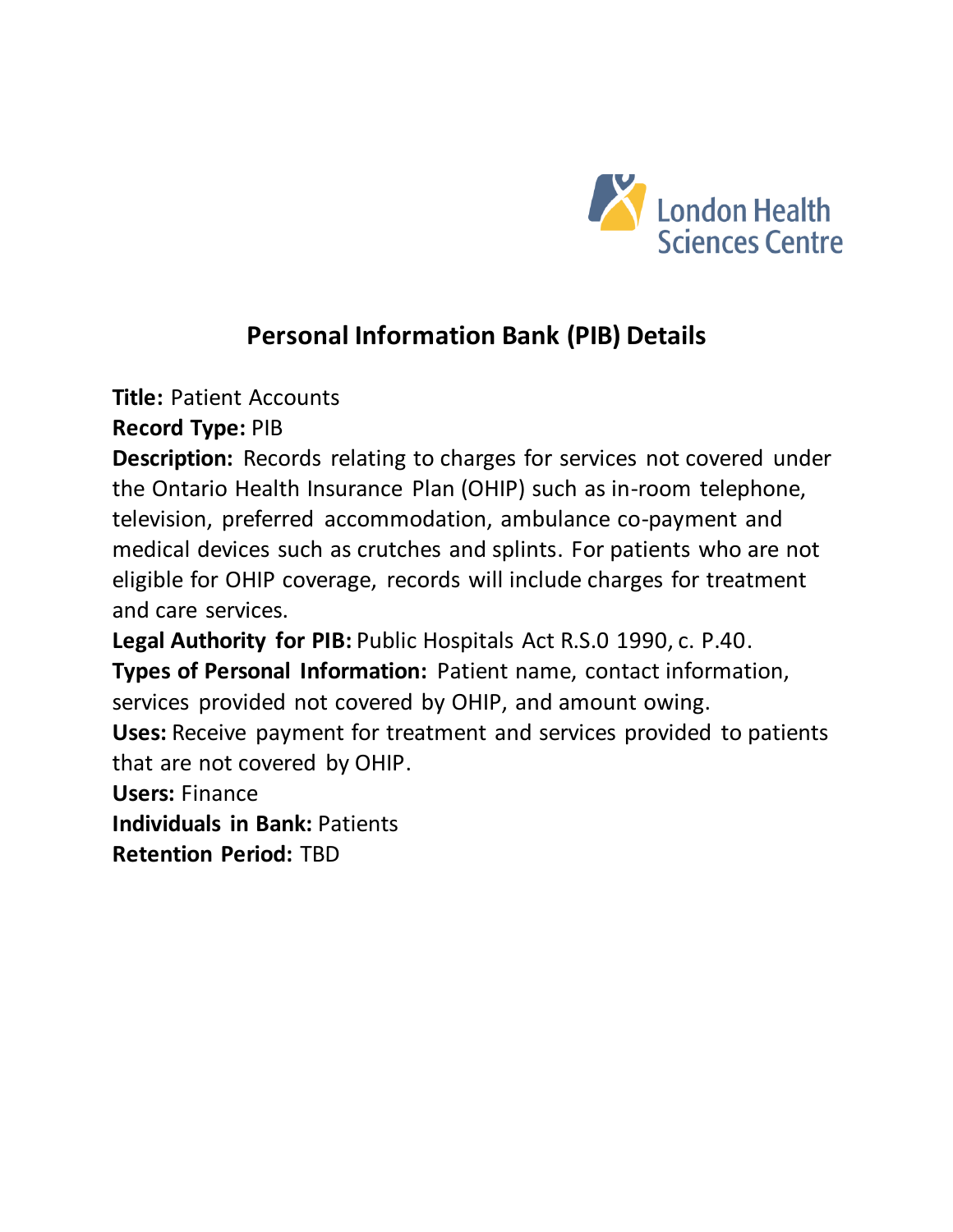

**Title:** Patient Chart - Health Record

**Record Type:** PIB

**Description:** Record of the care and treatment provided to patients; includes information from the Master Patient Index.

**Legal Authority for PIB:** Public Hospitals Act R.S.0 1990, c. P.40.

**Types of Personal Information:** See Master Patient Index; medical condition, diagnostic information, test results, medications, records relating to surgery or medical procedures, and births.

**Uses:** Provision of care, document the history of patient care, evaluation of quality of care and service provision, and research approved by Research Ethics Board.

**Users:** Care providers, Health Records, and staff responsible for meeting provincial reporting requirements.

**Individuals in Bank:** Patients

**Retention Period:** 15 years after discharge or death. If patient is less than 18 years old, a minimum of 15 years after 18th birthday.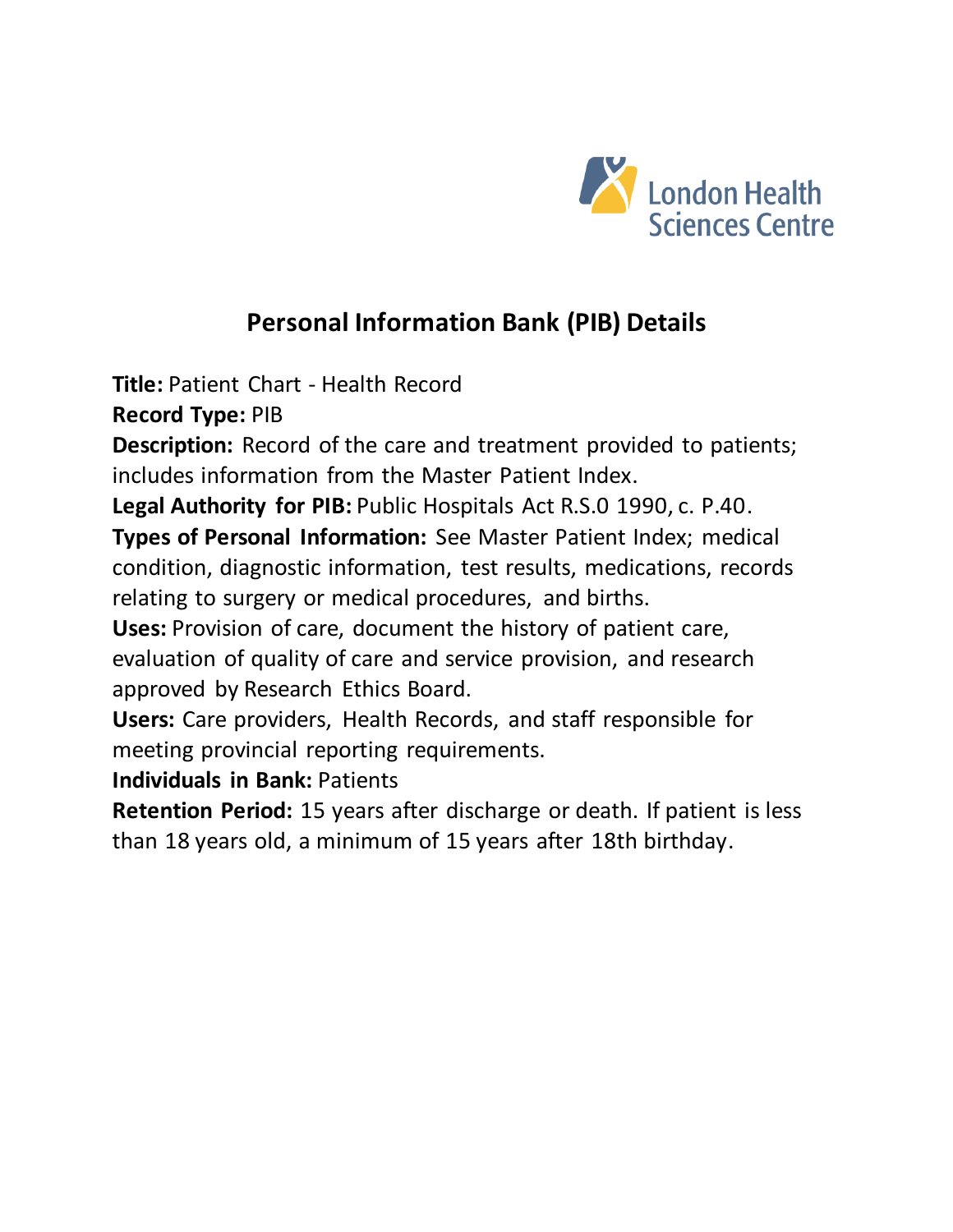

**Title:**Occupational Health & Safety

**Record Type:** GCR - PIB

**Description:** Records relating to the hospital's Occupational Health & Safety program to support and maintain safe and healthy workplace through working with the Joint Health & Safety Committee, and assessment of occupational hygiene, ergonomics and safety issues. Records may include test results and needs assessments, employee incident and first aid reports, results of inspections and investigations, training conducted. Occupational hygiene records include concerns related to workplace exposure to chemical, physical (noise, temperature, radiation) and/or biological agents. Ergonomics records include personnel concerns related to workstation and furniture design and configuration. Records include plans to respond to accommodation needs and return to work issues, and monitoring of compliance with statutory obligations such as WHMIS & the Occupational Health & Safety Act.

**Legal Authority for PIB:** Occupational Health and Safety Act, R.S.O. 1990, c. O.1, s9; Occupational Health and Safety Act, R.S.O. 1990, c.O.1, s26, Workplace Safety and Insurance Act, 1997.

**Types of Personal Information:** Employee/volunteer/persons with practicing privileges names, employee numbers, SIN, date of birth, contact information, test results, medical documentation related to absence and/or accommodation needs.

**Uses:** Manage and respond to health and safety concerns and issues.

**Users:** Occupational Health & Safety, information other than personal health information is used by employee leader as appropriate

**Individuals in Bank:** Employees/staff/volunteers/affiliates, those involved in an incident, and names of witnesses with respect to workplace incidents. **Retention Period:** TBD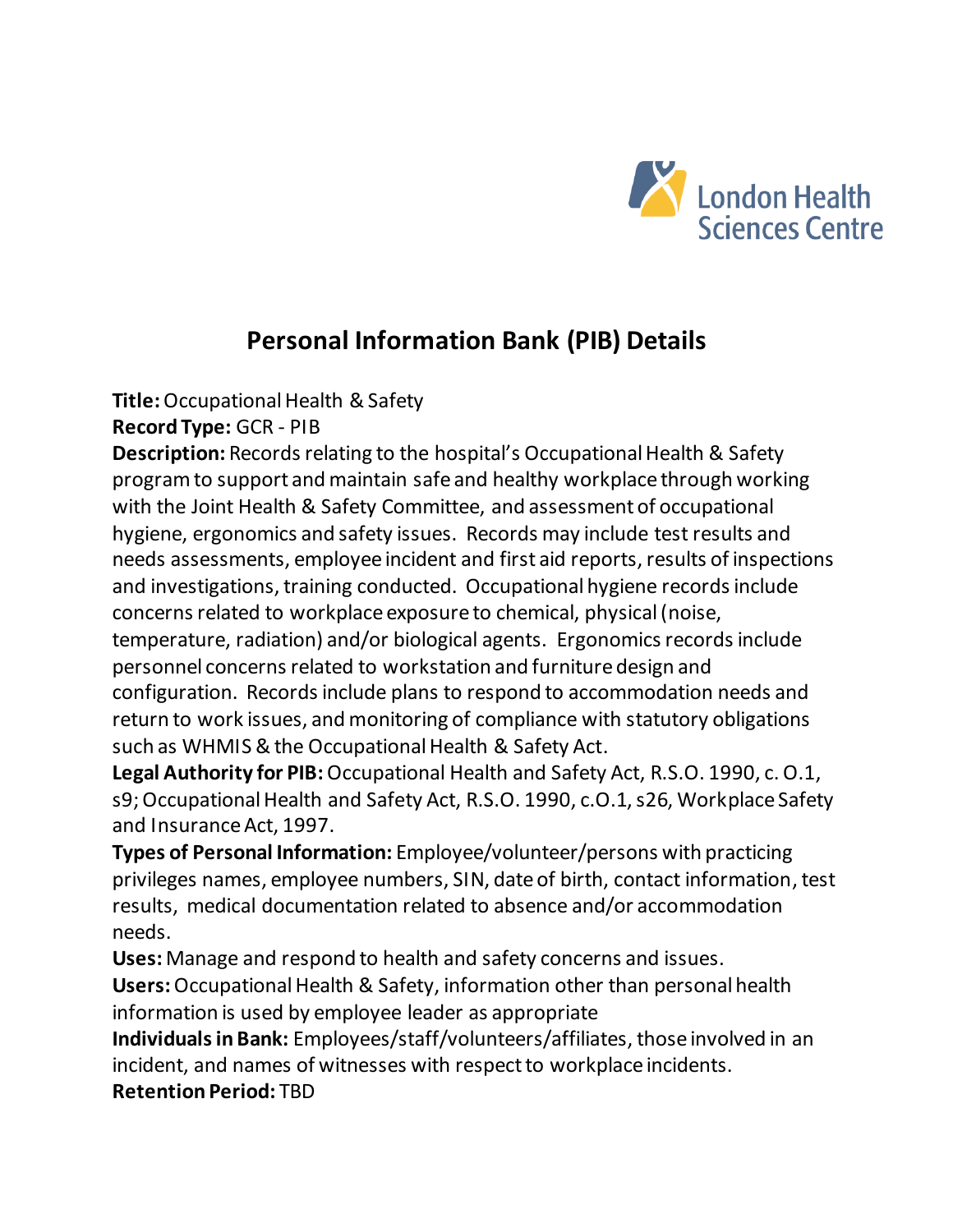

**Title:** OHIP Billing Information

**Record Type:** GCR - PIB

**Description:** Records relating to claims submitted to the Ministry of Health & Long Term Care in respect of treatment and services provided to patients under the Ontario Health Insurance Plan.

**Legal Authority for PIB:** Health Insurance Act R.R.O. 1990, Regulation 552.

**Types of Personal Information:** Name of patient, OHIP number, whether an ambulance service was used, date of admission & discharge, and treatment and services provided, including reasons. **Uses:** Receive payment for insurable treatment and services provided to patients.

**Users:** Physicians, finance. **Individuals in Bank:** Patients **Retention Period:** TBD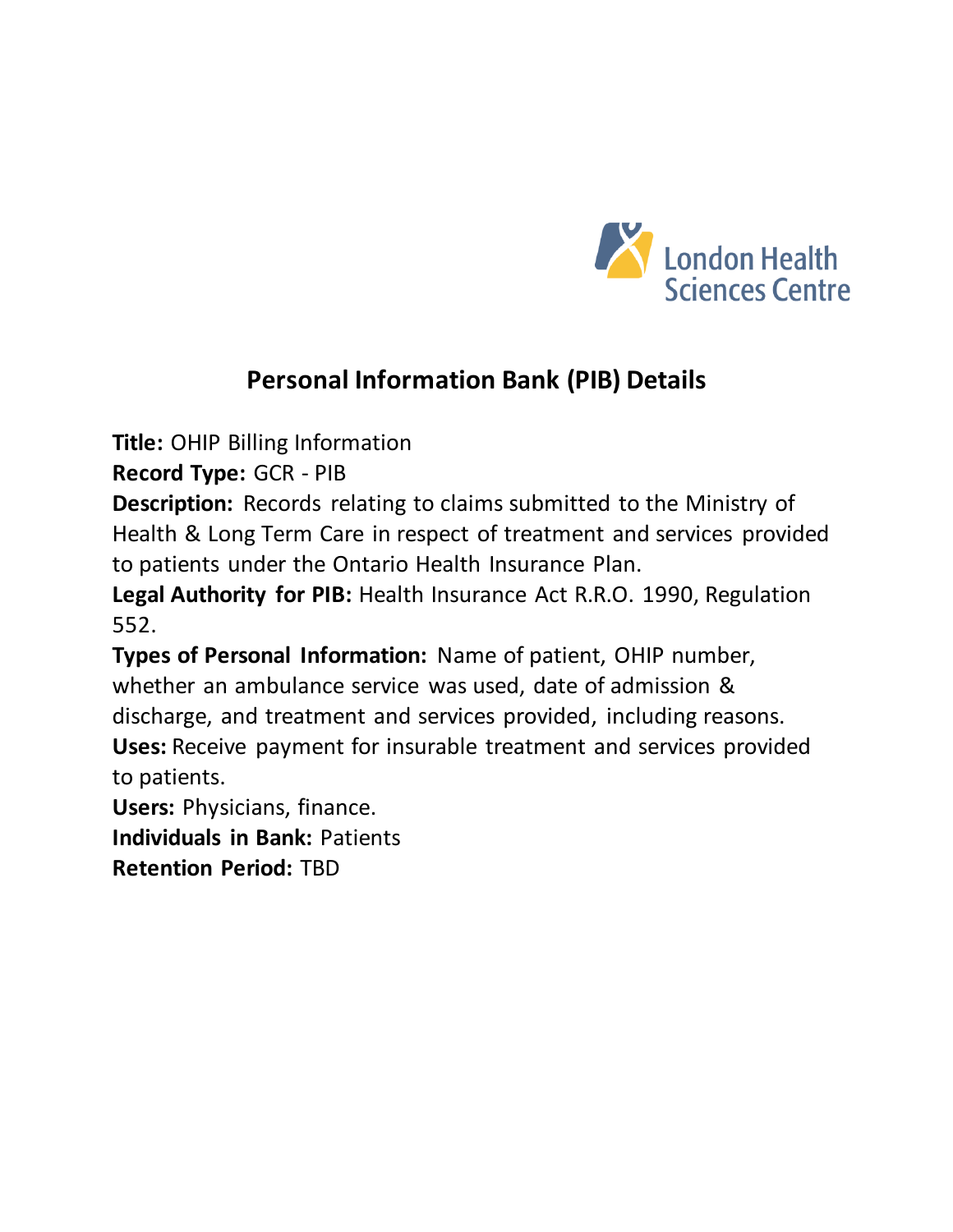

**Title:** Patient Diagnostic Images (excluding mammograms)

**Record Type:** PIB

**Description:** Medical images of patients: MRI, CT scan, Ultrasound, X-Ray, nuclear medicine images.

**Legal Authority for PIB:** Public Hospitals Act R.S.0 1990, c. P.40.

**Types of Personal Information:** Information from the Master Patient Index and medical images.

**Uses:** Diagnosis and care and treatment of patient.

**Users:** Care providers

**Individuals in Bank:** Patients

**Retention Period:** Adult (18 years and older): At least 5 years after day on which the image is created. Children (less than 18 years): At least 5 years after patient's 18th birthday.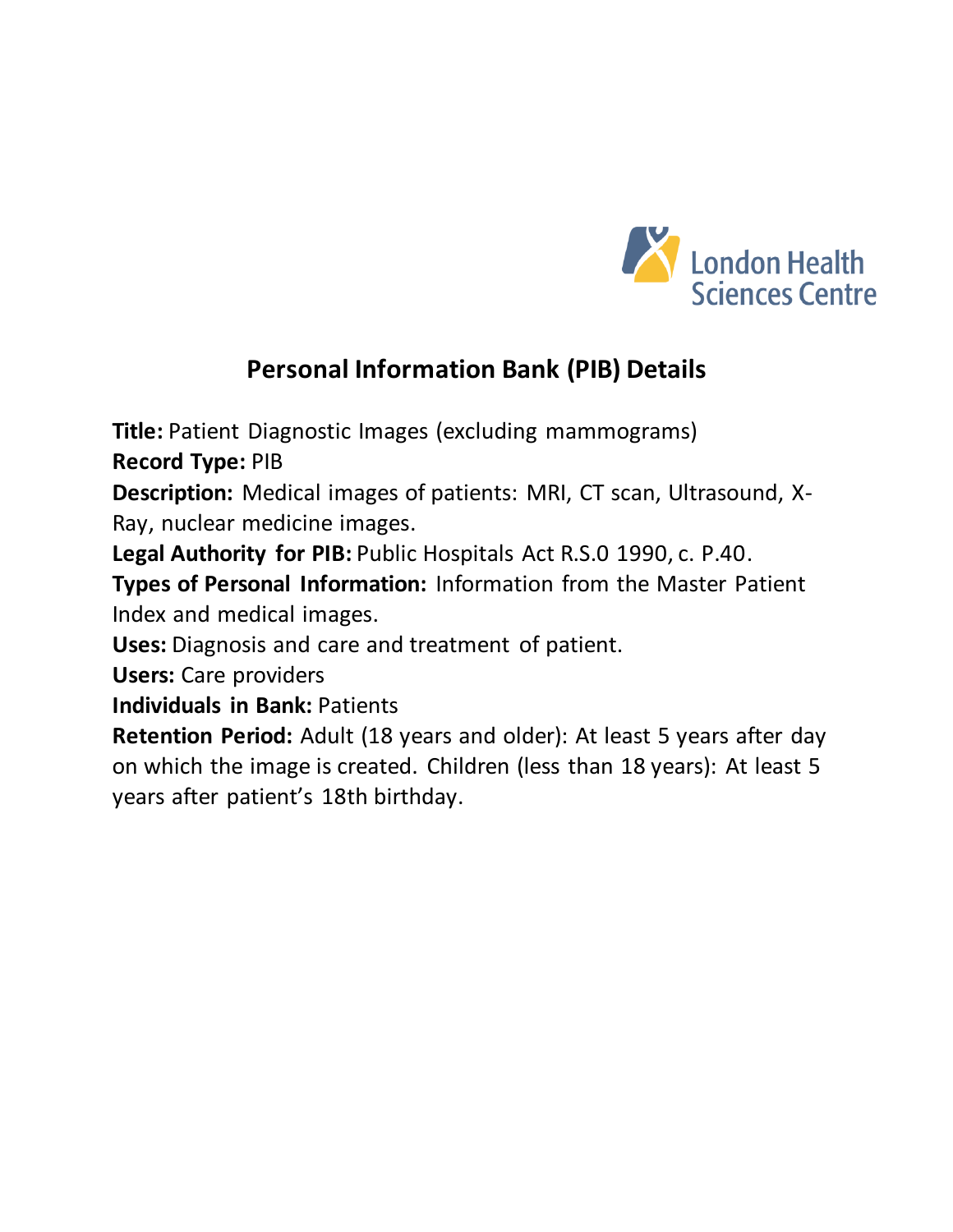

**Title:** Patient Diagnostic Images (mammograms)

**Record Type:** PIB

**Description:** Medical images of the breast.

**Legal Authority for PIB:** Public Hospitals Act R.S.0 1990, c. P.40.

**Types of Personal Information:** Information from the Master Patient Index and medical images of the breast.

**Uses:** Diagnosis and care and treatment of patient.

**Users:** Care providers

**Individuals in Bank:** Patients

**Retention Period:** Adult (18 years and older): At least 10 years after day on which the image is created. Children (less than 18 years): At least 10 years after patient's 18th birthday.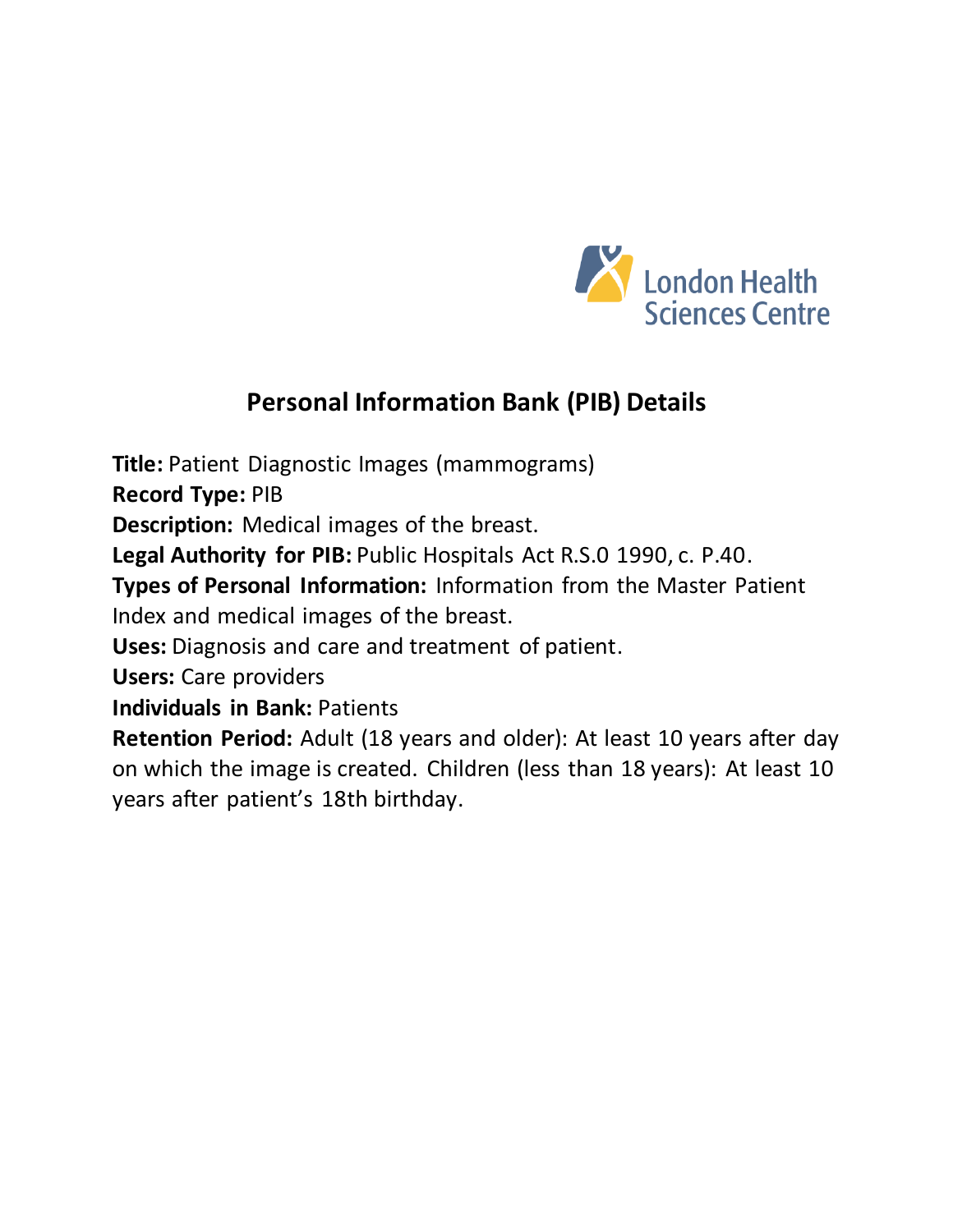

**Title:** Patient Feedback: Complaints and Compliments

**Record Type:** PIB

**Description**: Records relating to complaints and compliments from patients or visitors.

**Legal Authority for PIB:** Public Hospitals Act R.S.0 1990, c. P.40.

**Types of Personal Information:** Name and contact information of individual complimenting or complaining about some aspect of their hospital experience; information relating to the nature of the complaint or compliment.

**Uses:** Respond to concern or complaint; evaluate and improve program and service delivery.

**Users:** Risk Management, care providers.

**Individuals in Bank:** Patients and visitors.

**Retention Period:** Three Years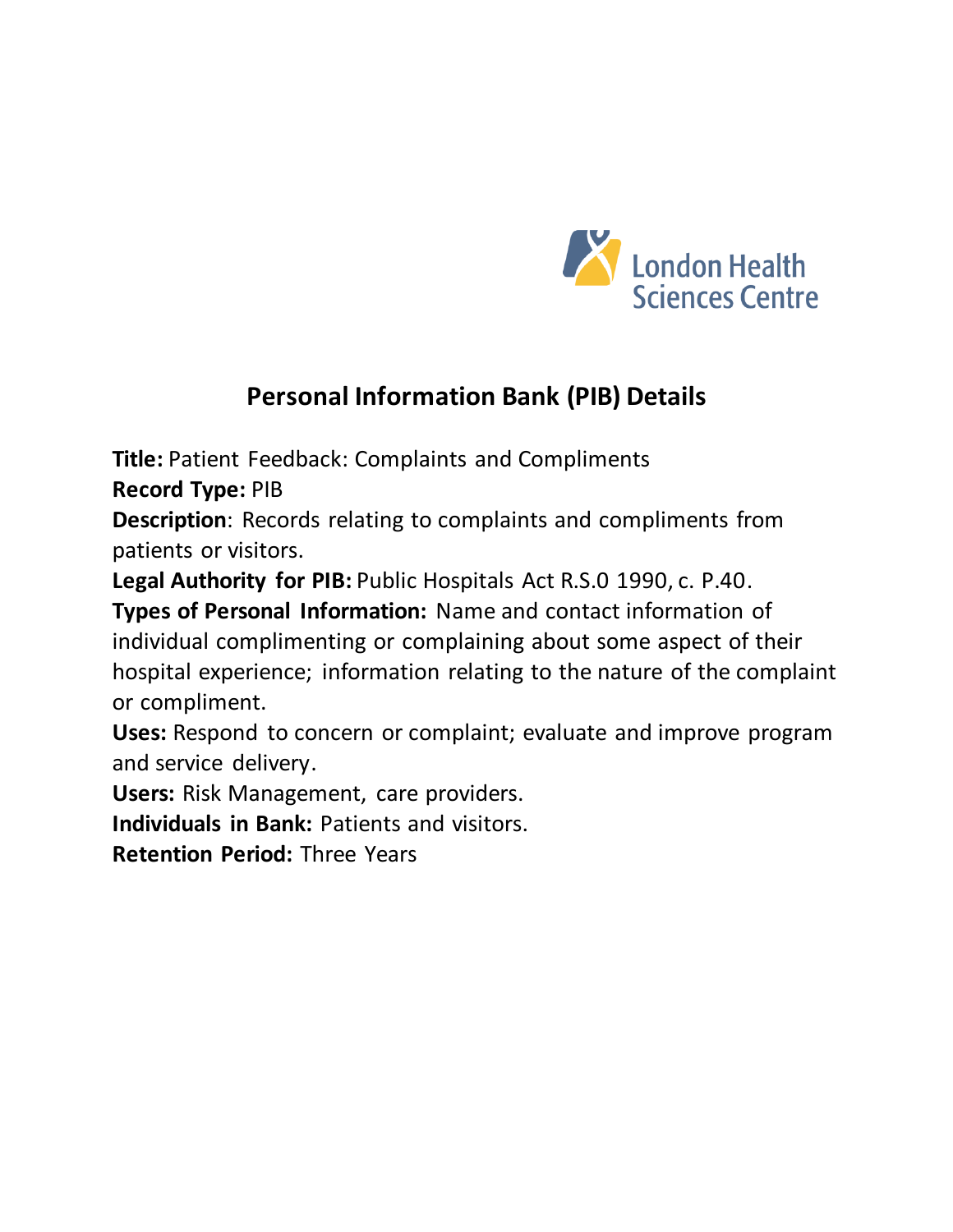

**Title:** Patient Registration

**Record Type:** PIB

**Description:** Records relating to registration of patients who visit the hospital for care and treatment.

**Legal Authority for PIB:** Public Hospitals Act R.S.0 1990, c. P.40.

**Types of Personal Information:** Patient name, demographic, contact information, medical record number, health card number, date of visit, reason for visit, primary care provider, attending physician, emergency contact information and length of stay.

**Uses:** Maintain a record of patient visits to hospital.

**Users:** Registration/Admitting staff; care providers.

**Individuals in Bank:** Patients

**Retention Period:** Permanent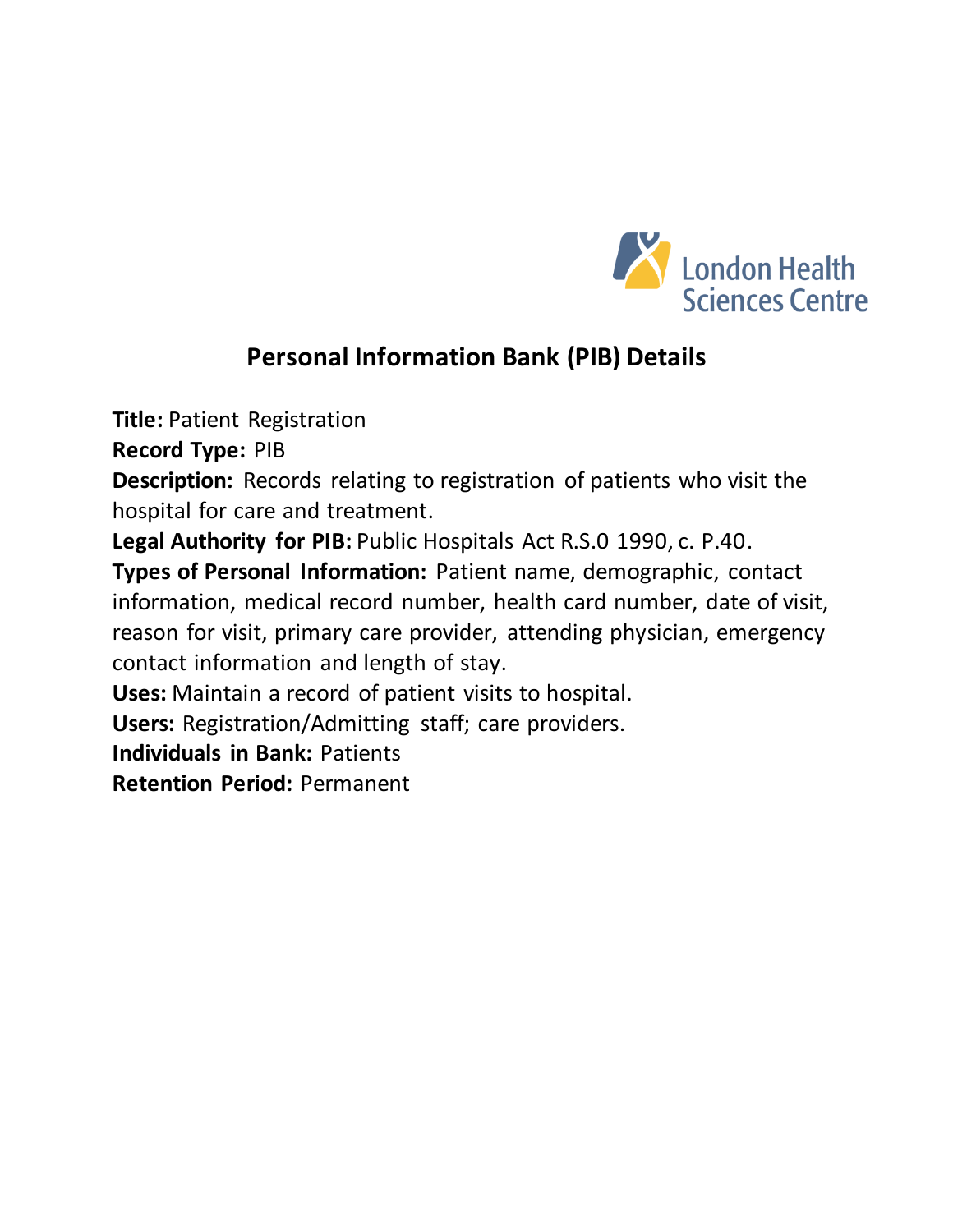

**Title:** Pay Period Processing

**Record Type:** PIB

**Description:** Records relating administration and processing of employee salary and expense payments during regularly scheduled pay periods. May include information relating to payroll generation, overriding deductions, year-end payroll reporting and payroll variance reporting. Documents may include payroll registers, employee expense reports, original and amended T4 statements, SIN, payroll adjustment and variance reports, and all supporting correspondence.

**Legal Authority for PIB**: Employer Health Tax Act, R.S.O. 1990, c. E.11, s. 12; Canada Pension Plan, R.S., 1985, c. C-8, s. 24; Employment Insurance Act, 1996, c. 23, s. 87; Income Tax Act, S.C. 1970-71-72, c. 63, s. 230.

**Uses:** Calculate and administer payroll, benefits and pensions. Provide payroll information for Canada Customs and Revenue Agency and Audit requirements.

**Types of Personal Information:** Employee number, name, social insurance number, gross pay, net pay, deductions, details of hours worked and hours paid, information relating to payroll generation, overriding deductions, year-end payroll reporting, payroll variance reporting, payroll registers, and timekeeping records. **Users:** Human Resources; staff leader as appropriate. **Individuals in Bank:** Employees – contract and permanent.

**Retention Period:** Seven Years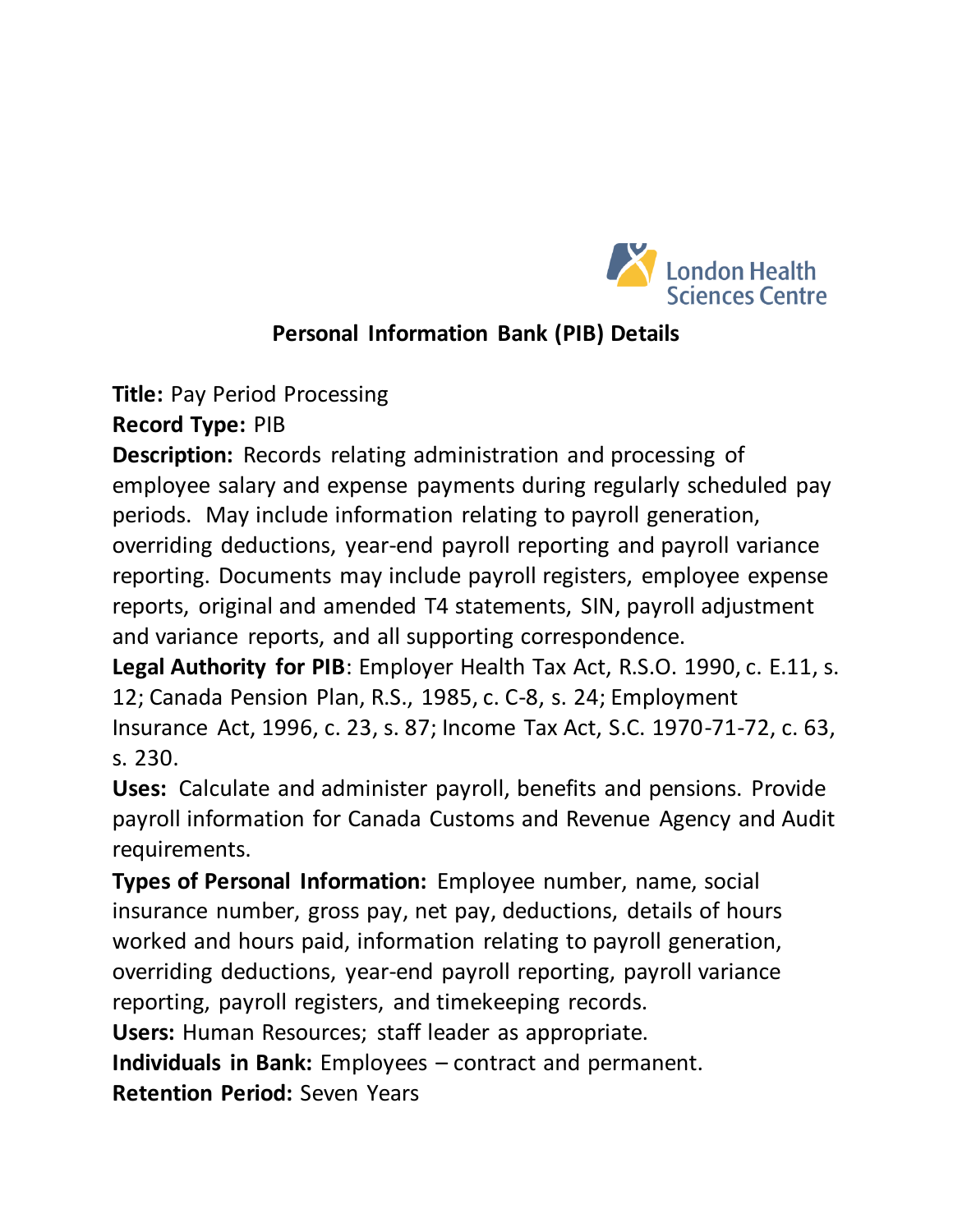

**Title:** Pharmacy Dispensing Records

**Record Type:** PIB

**Description:** Records of inpatient and outpatient drug prescriptions.

**Legal Authority for PIB:** Drugs & Pharmacies Regulations Act, R.S.O. 1990, c. H. 4.

**Types of Personal Information:** Patient name, drug prescribed, date of prescription, and name of prescriber.

**Uses:** Dispensing of prescribed drugs to patient.

**Users:** Pharmacy staff, care providers

**Individuals in Bank:** Patients who have been prescribed medication.

**Retention Period:** Two years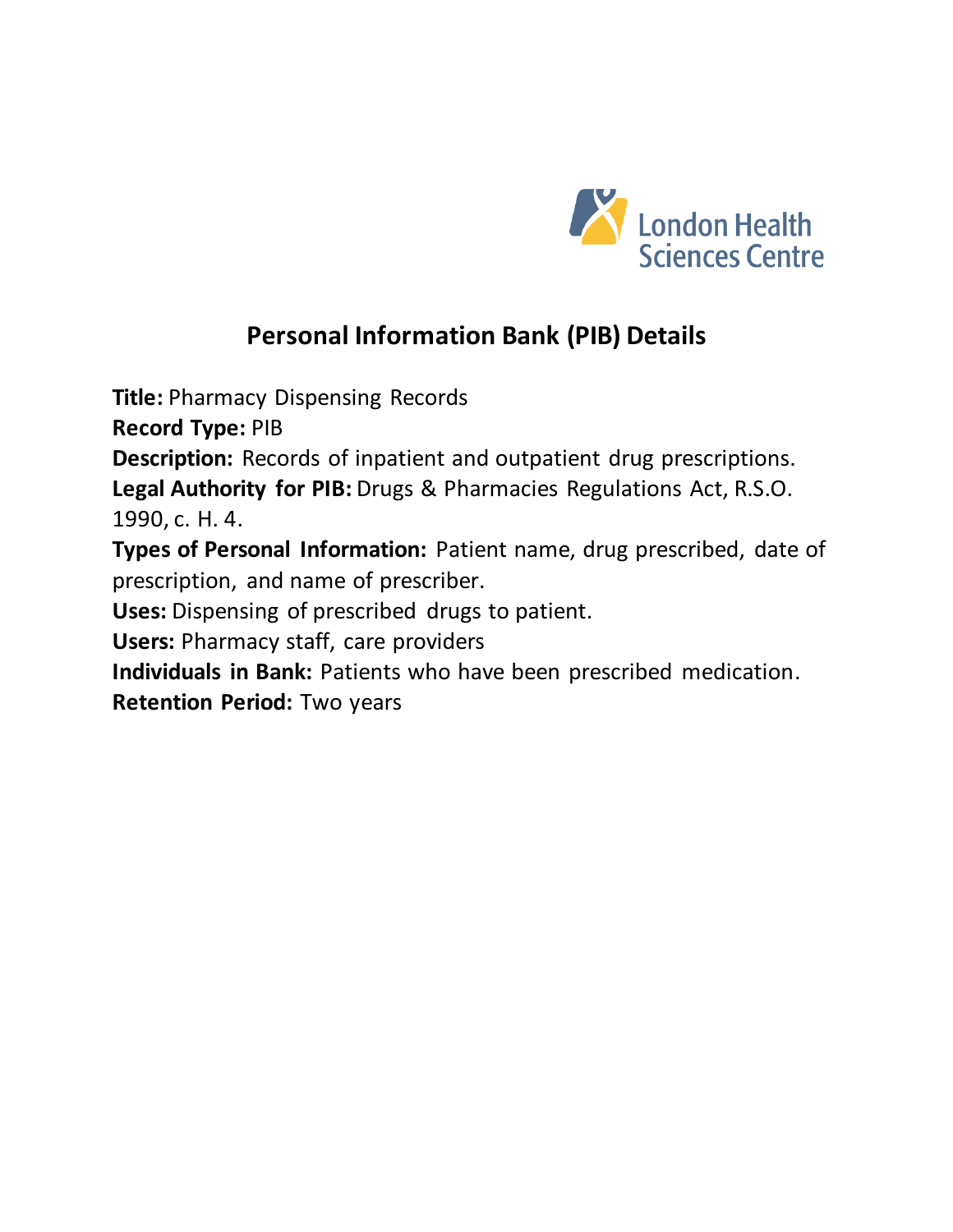

**Title:** Quality & Patient Safety Reviews

**Record Type:** GCR - PIB

**Description:** Records relating to the assessment and evaluation of the quality of health care provided and related programs and services. **Legal Authority for PIB:** Quality of Care Information Protection Act, 2004, S.O. 2004, c. 3, Sched. B; Public Hospitals Act R.S.0 1990, c. P.40.

**Types of Personal Information:** Patient name and contact information, patient health information, care and treatment provided, and adverse events.

**Uses:** To evaluate care and service delivery and to improve the quality of care and services provided to patients.

**Users:** Quality, Risk Management, applicable leaders, clinical educators. **Individuals in Bank:** Patients

**Retention Period**: 15 Years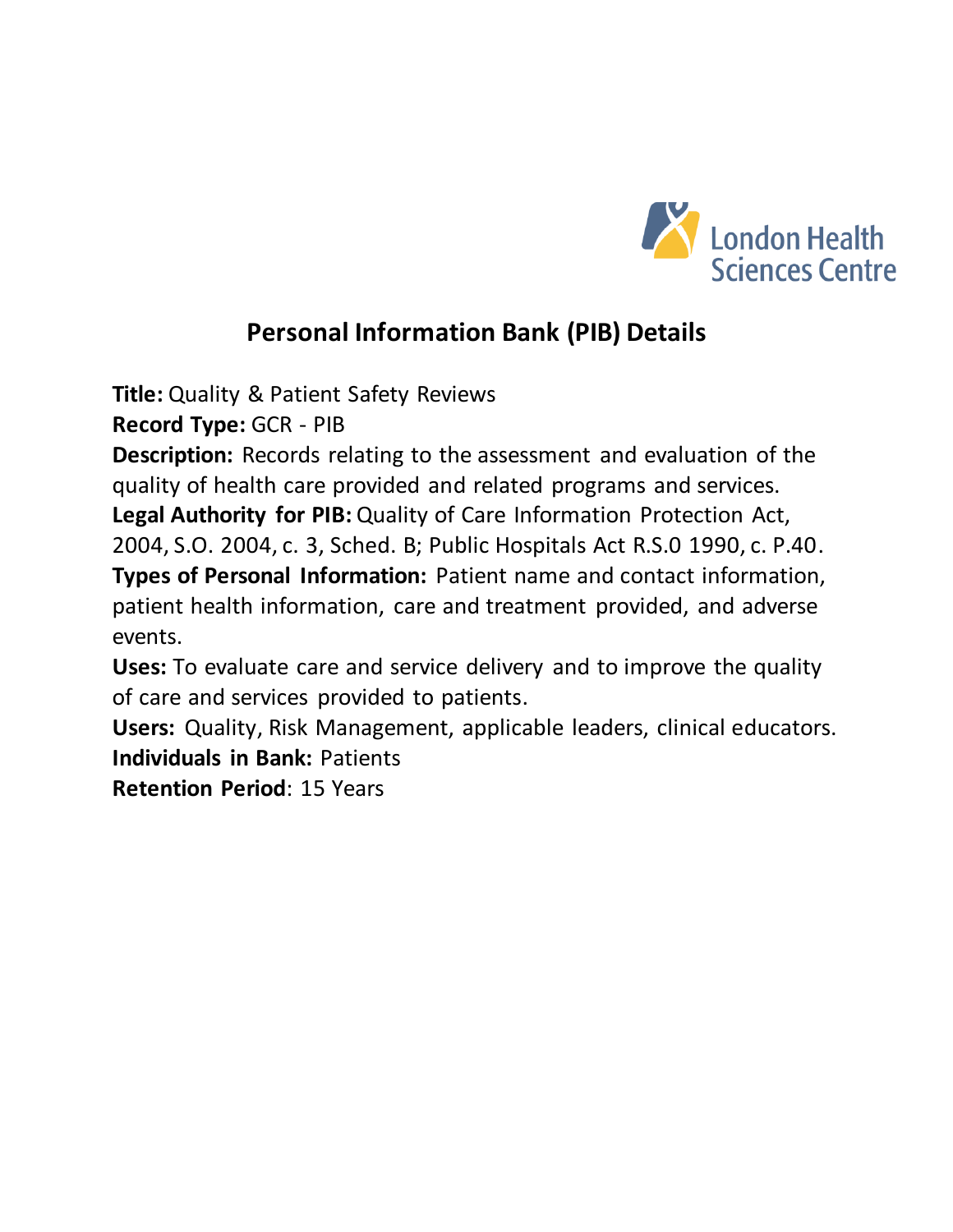

**Title:** Requests Under the Freedom of Information and Protection of Privacy Act (FIPPA)

**Record Type:** GCR-PIB

**Description:** Records relating to requests for access to general records and personal (non-health) information.

**Legal Authority for PIB:** Freedom of Information and Protection of Privacy Act, 1990, Chapter F.31

**Types of Personal Information:** Name, contact information, the information requested, correspondence between requester and FOI office. May include identification numbers such as employee numbers, copies of government identification documents and in some cases patient PIN numbers.

**Uses:** To identify, locate and provide requested personal information/general records to requester.

**Users:** FOI Office staff

**Individuals in Bank:** All members of the public who make access requests.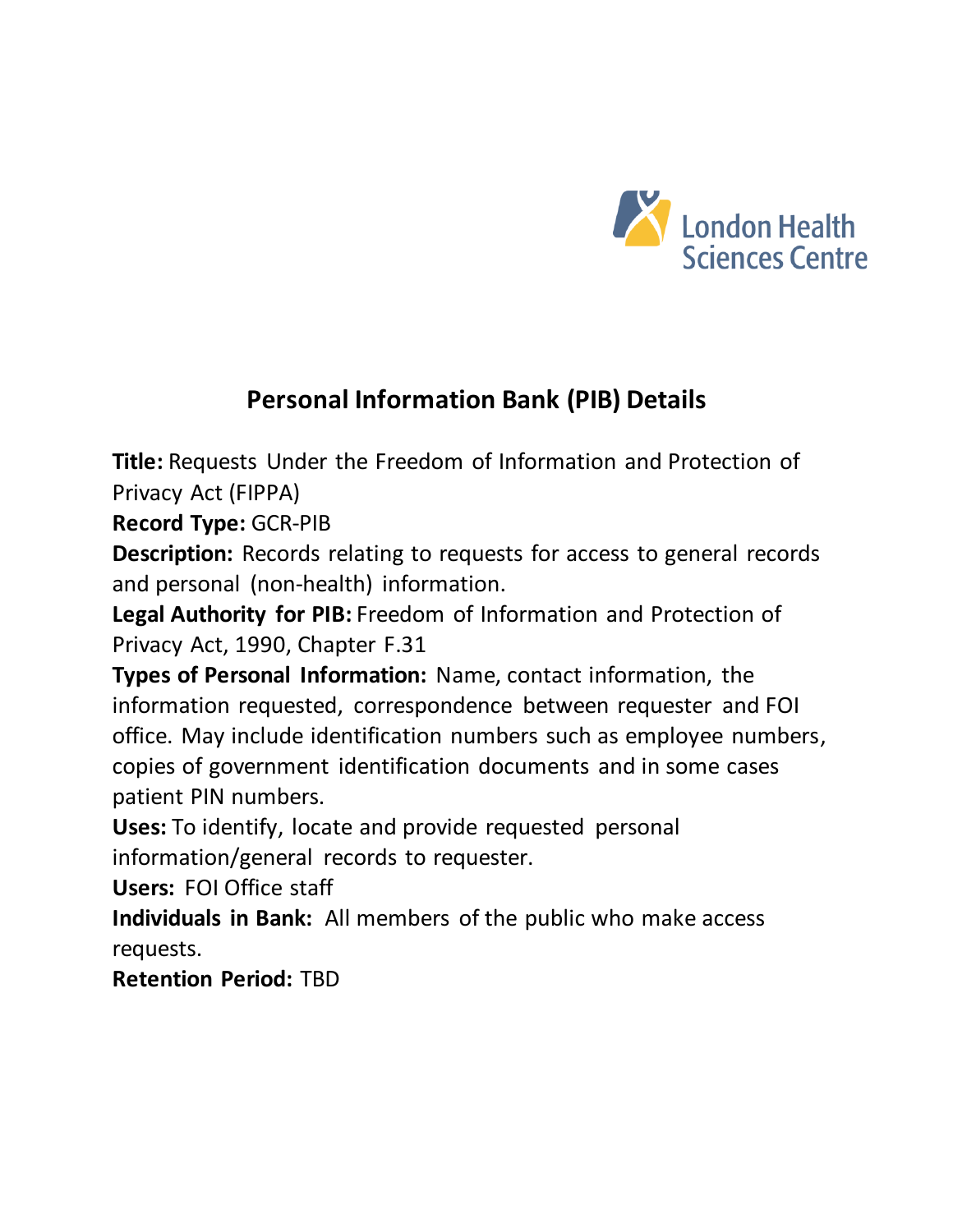

**Title:** Requests and investigations under the Personal Health Information Protection Act

**Record Type:** GCR/PHI/PIB

**Description:** Database of records relating to Personal Health Information. Includes access to health records requests, health record access audits, complaints and investigations of both staff and patients.

**Legal Authority for PIB:** Personal Health Information Protection Act, 2004, S.O. 2004, c. 3, Sched. A.

**Types of Personal Information:** Name, contact information, personal health information, patient PIN and medical record number of individual to whom the personal health information (PHI) relates. May include patient consent to disclose PHI to another person or organization (e.g. insurance co.). May include name & contact info for substitute decision maker (if applicable).

If being used for an access audit, record will contain complaint or investigation, other information relating to the nature of the complaint or investigation.

**Uses:** To identify, locate and provide requested personal health information to patient/former patient or as directed by patient or substitute decision maker. To perform system audits on health records accesses to ensure patient privacy. To investigate complaints and potential breaches of patient privacy. To ensure patient wishes regarding their rights to privacy are adhered to with respect to inhospital stays, contact from hospital fundraisers and staff access rights to the patient's personal health information.

**Users:** Privacy Office, Health Records Correspondence staff

**Individuals in Bank:** Patients and staff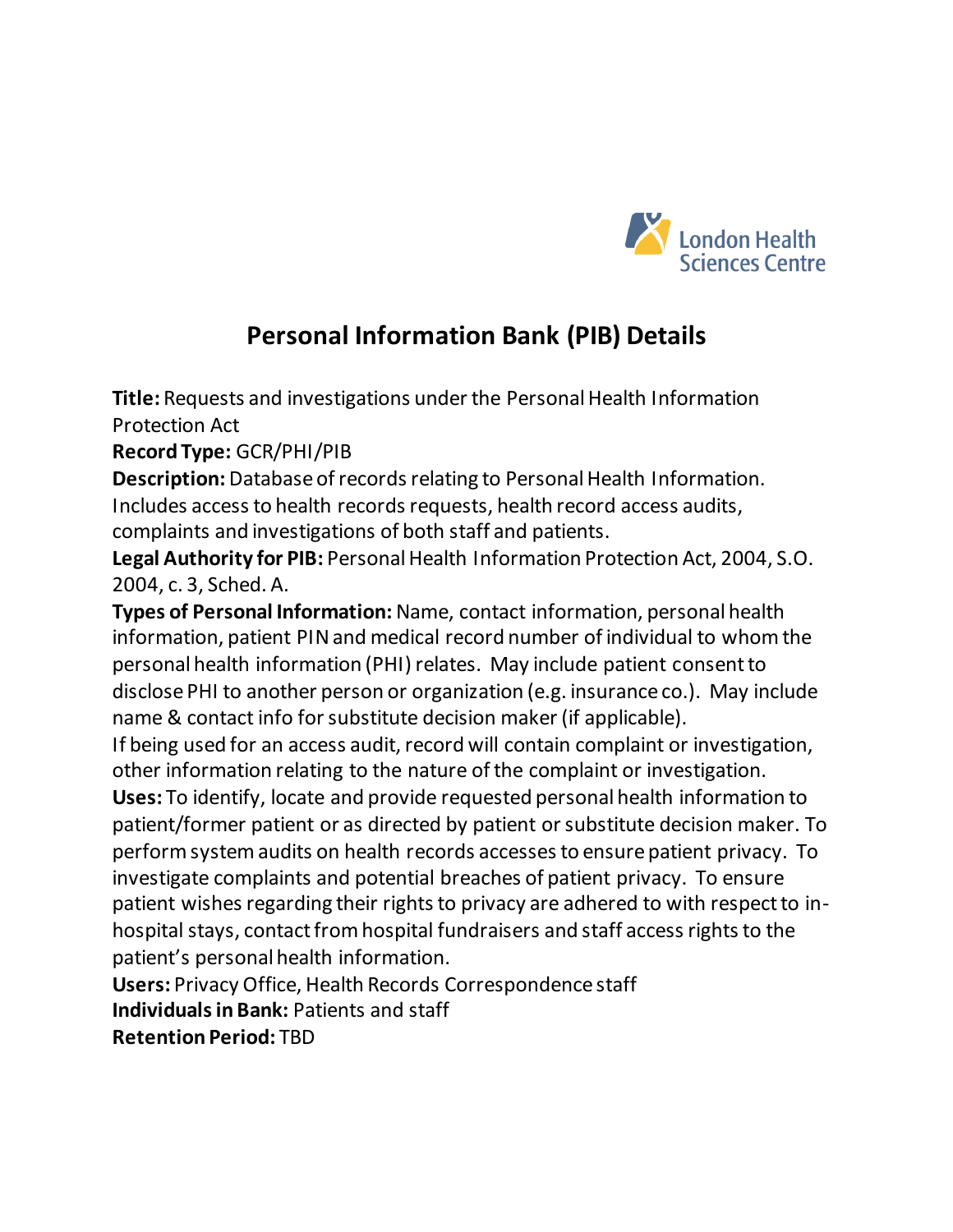

**Title:** Security Programs & Services

**Record Type:** GCR - PIB

**Description:** Records relating to providing security for patients, visitors, staff, physicians and volunteers at all London Health Sciences Centre sites. This includes records relating to physical, technical and administrative controls including security, alarm and controlled access systems, staff identification cards (includes photograph), authorization records, access controls, video cameras, security logs, and incident reports.

**Legal Authority for PIB:** Public Hospitals Act R.S.0 1990, c. P.40. **Types of Personal Information:** Names of employees, physicians and volunteers, identification number and photograph; security videotapes **Uses:** To identify staff, physicians and volunteers and to document access; video taping and monitoring is used to identify and respond to potential security risks.

**Users:** Security

**Individuals in Bank:** Staff, physicians, volunteers, contractors.

**Retention Period:** Two years (security video retention period based on business needs and technical limitations)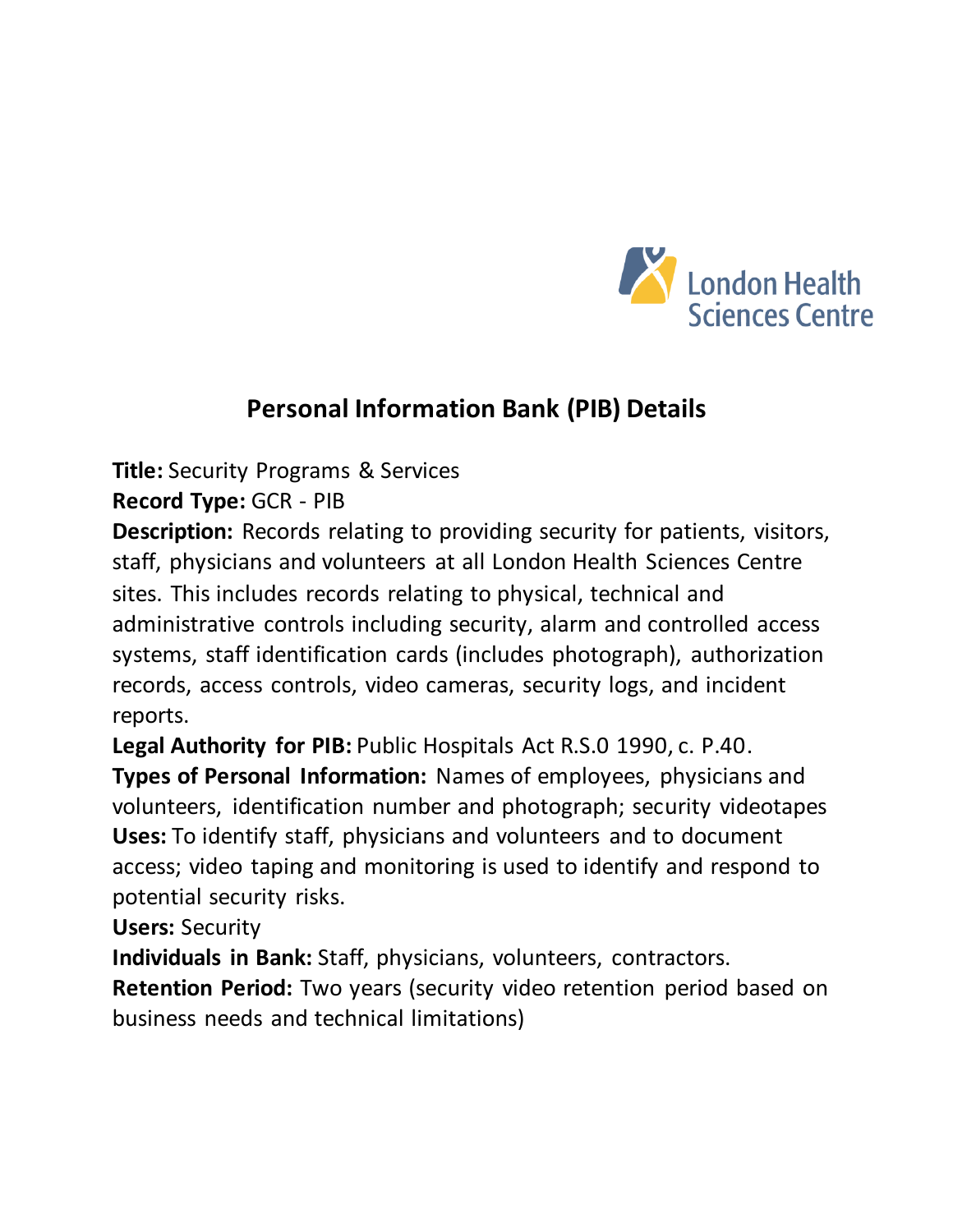

**Title:** Spiritual Care Registration

**Record Type:** PIB

**Description:** Records relating to the registration of pastoral care providers (professional and lay) seeking to conduct patient visits in the hospital.

#### **Legal Authority for PIB:** TBD

**Types of Personal Information:** Name, date of birth, religious affiliation, home address/contact information, driver's licence number. **Uses:** Document pastoral providers' access to hospital and patient lists; provide computer access and ID cards.

**Individuals in Bank:** Spiritual care providers external to LHSC. **Retention Period**: TBD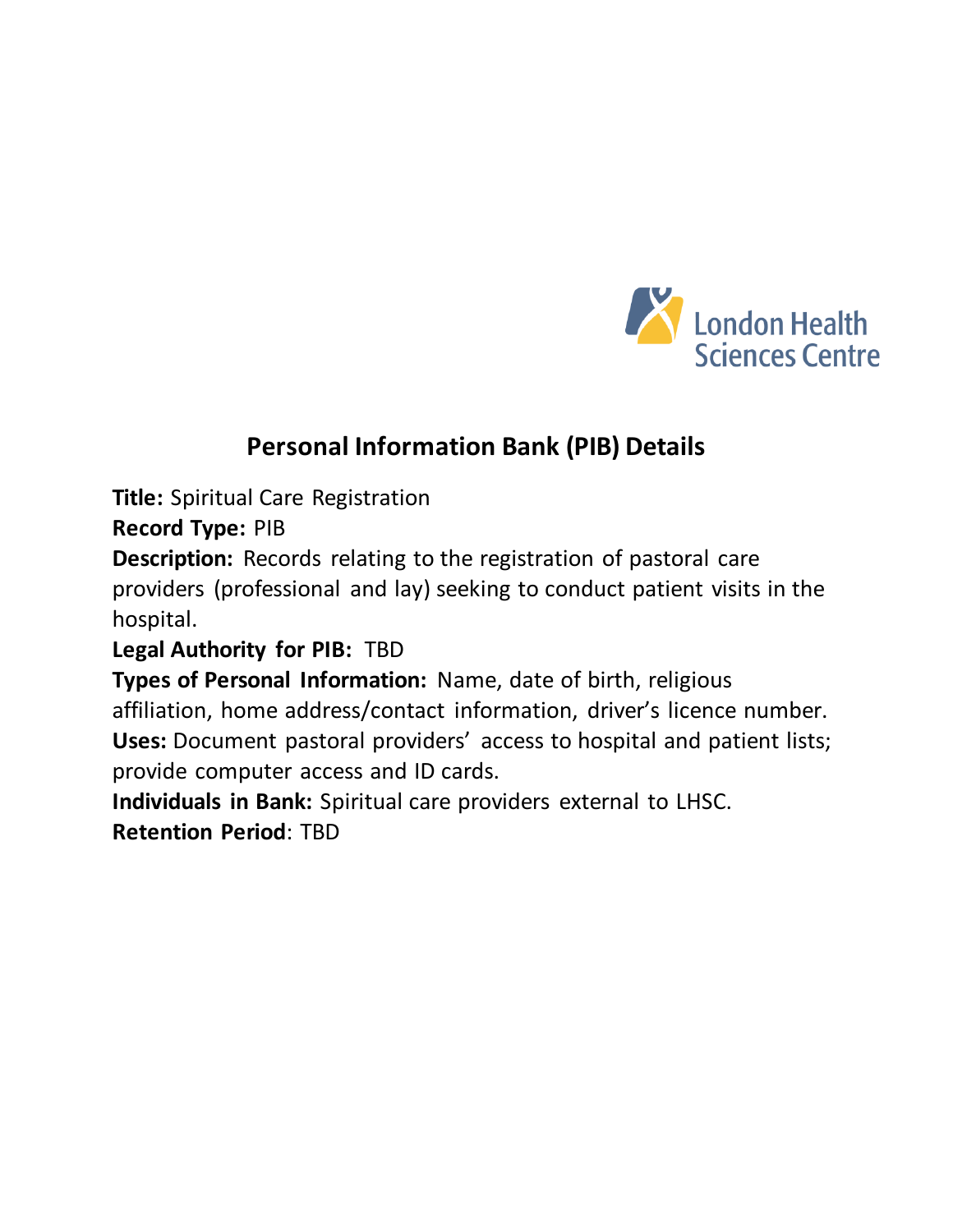

**Title:** Volunteers

**Record Type:** PIB

**Description:** Records relating to being a volunteer at the hospital. This may include the types of work to be performed, schedules of work and volunteers available.

**Legal Authority for PIB:** Public Hospitals Act R.S.0 1990, c. P.40.

**Types of Personal Information:** Name and contact information of volunteers; length of service.

**Uses:** Used to contact volunteers and to schedule volunteer work. **Users:** Volunteer Services staff and volunteer leader as appropriate. **Individuals in Bank:** Individuals who volunteer their time and expertise to the hospital.